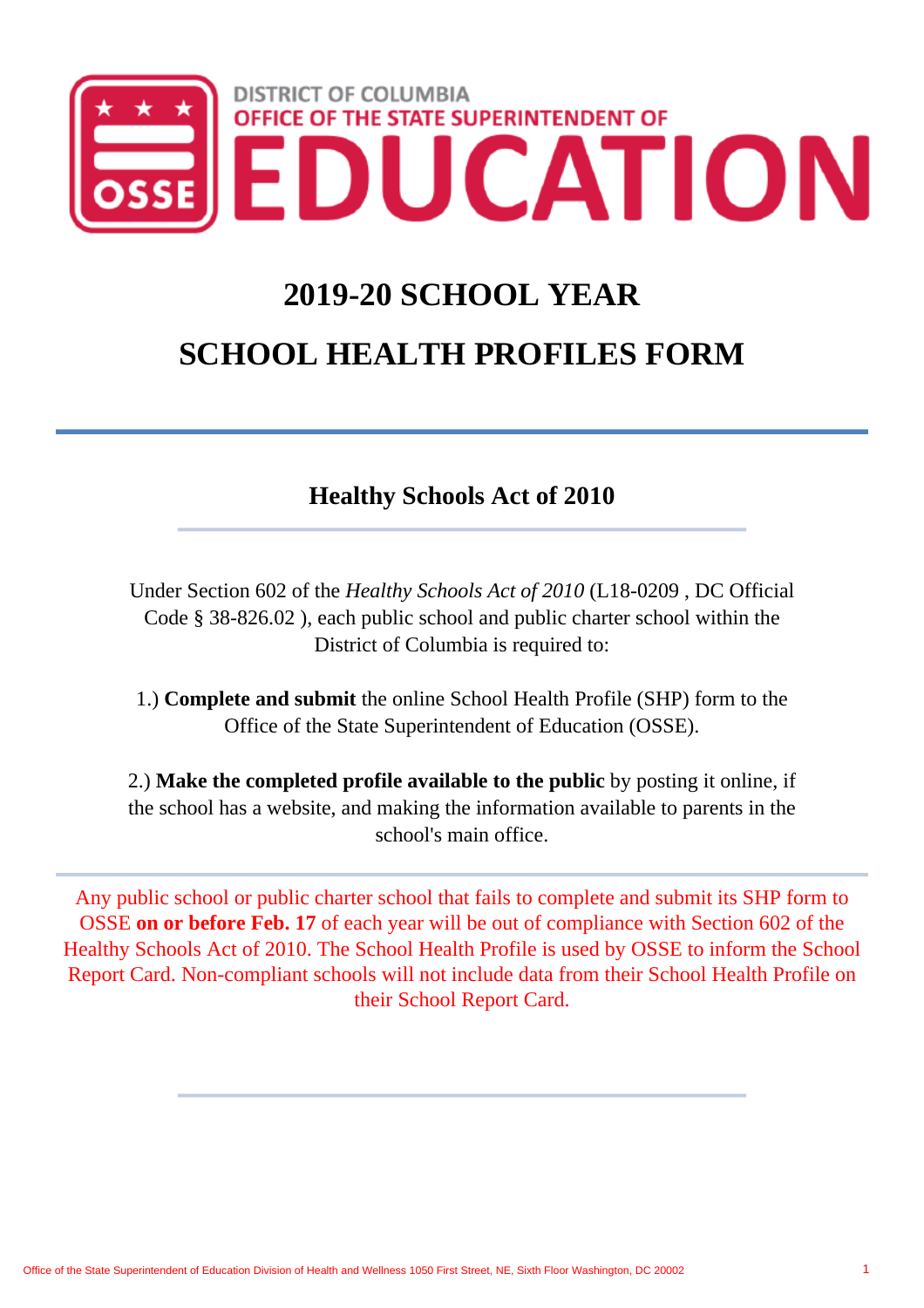# **Section 1: School Profile**

### **1. Type of School\***

- Q Public School **Q Public Charter School** Q Private School
- **2. LEA ID:** 185
- **3. School Code:** 263
- **4. Ward:** 6
- **5. LEA Name\*** Washington Global PCS
- **5a. School Name\*** Washington Global PCS

### **6. Grades Served. Select all that apply\***

| Pre-K-3 and Pre-K4 | $\mathbf{K}$ | $\Box$ 1   |
|--------------------|--------------|------------|
| $\Box$ 2           | $\Box$ 3     | $\Box$ 4   |
| $\Box$ 5           | $\sqrt{ }$ 6 | $\sqrt{7}$ |
| $\Box$ 8           | $\Box$ 9     | $\Box$ 10  |
| $\Box$ 11          | $\Box$ 12    | Adult      |
| Other:             |              |            |

#### **7. Contact Name of Person Completing the School Health Profile (SHP)\*** Lynell Gray

**7a. Contact E-mail\*** lgray@washingtonglobal.org

### **8. Contact Job Title\*** Facilities Manager

*OSSE will contact this person if there are questions about the SHP. This person will automatically be added as a user on Quickbase for the 2020-21 HSA SHP and will receive a PDF copy of the completed HSA SHP via e-mail for posting per section 602(c) of the Healthy Schools Act of 2010.*

*Note: Responses are required for questions with an asterisk.*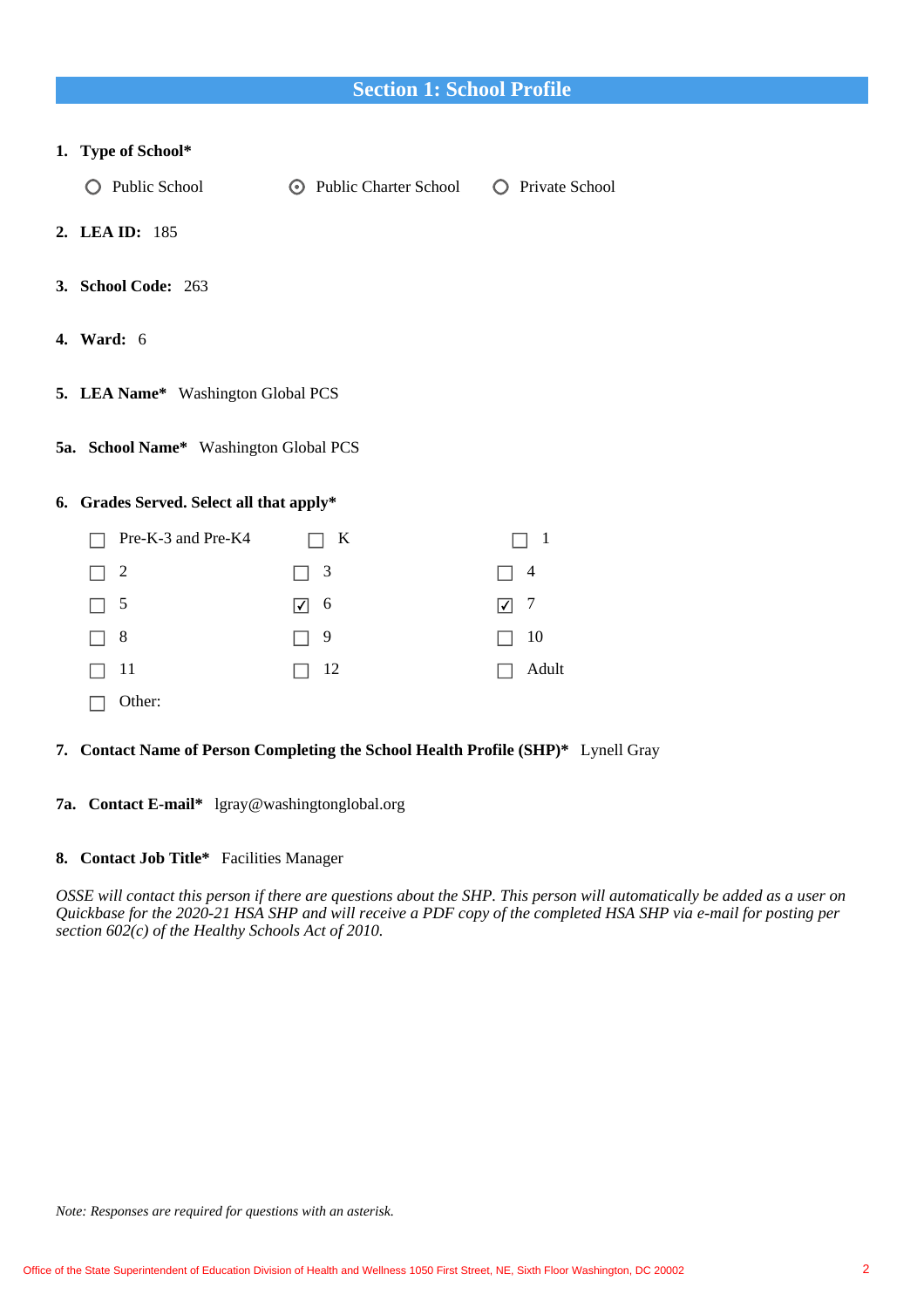# **Section 2: Health Services**

### *Recommended point of contact for this section: School Health Professional or School Mental Health Professional*

### **Important Definitions for this Section:**

Nursing: Registered nurses (RN) or licensed practical nurses (LPN).

Allied health professional: Nursing assistants, medical technicians, or anyone who can support a nurse; it doesnot refer to related service providers for purposes of special education.

Undesignated Epinephrine Injector: An epinephrine auto-injector that is not assigned to a specific student byprescription.

#### **9. Do you have nursing and/or allied health professional coverage in your school?\***

 $\boxed{\bigtriangledown}$  Yes  $\boxed{\bigtriangledown}$  No

### **9a. Please state the coverage of nursing and/or allied health professional coverage in your school:\***

| <b>Nurse</b>               | # full time $(0 - 10)^{0}$ | # part time $(0 - 10)^{-2}$ |
|----------------------------|----------------------------|-----------------------------|
| Allied health professional | # full time $(0 - 10)^{0}$ | # part time $(0 - 10)^{-1}$ |

#### **9b. For the coverage you indicated in 9a, please state the funding source:\***

| <b>Nurse</b>                         | Yes: | - No            | Allied health professional                  | Yes        | N <sub>0</sub>             |
|--------------------------------------|------|-----------------|---------------------------------------------|------------|----------------------------|
| Self-funded                          |      | $ \mathcal{V} $ | Self-funded                                 |            | $\vert \checkmark \vert$   |
| Provided by the Department of Health |      |                 | $\Box$ Provided by the Department of Health | $\sqrt{2}$ |                            |
| Other                                |      | I۷۱             | Other                                       |            | $\overline{ \mathcal{Y} }$ |

#### **10. What type(s) of health services does your school offer to students? Select all that apply**

- $\Box$  Access and/or referrals to medical providers through a systematic process
- $\triangledown$  Prevention materials and resources for chronic diseases (diabetes, obesity, asthma, etc.)
- $\Box$  Screening, testing, and/or treatment for chronic diseases (diabetes, obesity, asthma, etc.)
- Prevention materials and resources for sexually transmitted diseases (HIV/AIDS, gonorrhea, chlamydia, etc.)
- Screening, testing, and/or treatment for sexually transmitted diseases (HIV/AIDS, gonorrhea, chlamydia, etc.)
- $\Box$  Oral health services (screening, cleaning, counseling, etc.)
- $\nabla$  Vision screenings
- $\triangledown$  Hearing screenings
- $\Box$  Other

### **10a. If your school partners with any outside programs or organizations to provide health services to students, please specify their name below (including Community Based Organizations, DC Health, etc.).**

- $\Box$  Name of agency or organization:
- $\Box$  No current partnership(s)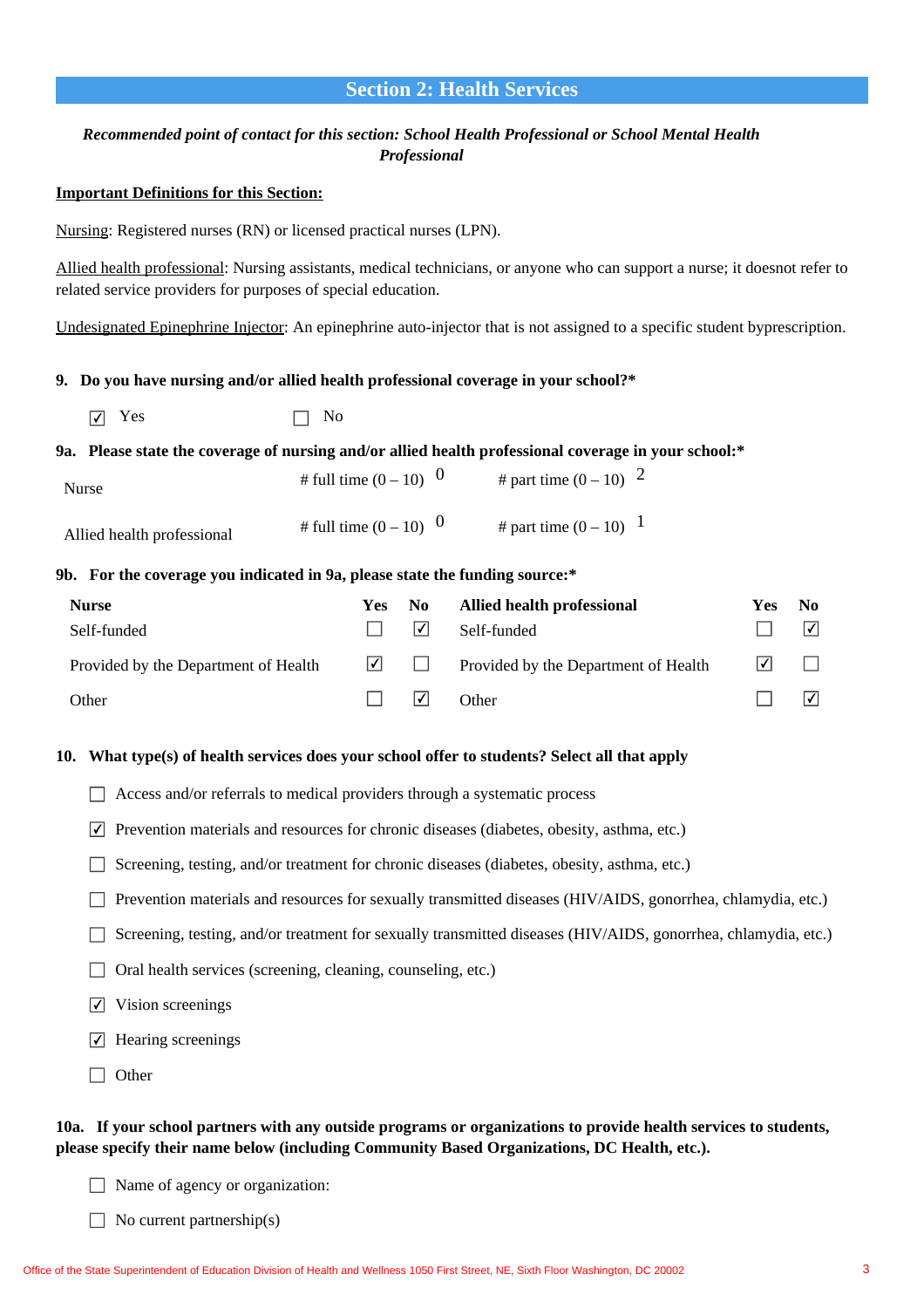**11. Does your school have at least two unexpired undesignated epinephrine auto-injectors? \***

 $\boxed{\triangledown}$  Yes  $\boxed{\square}$  No

**11a. Does your school have at least two employees or agents (outside of the school nurse) who are certified to administer both an undesignated and a designated epinephrine auto-injector during all hours of the school day in case of an anaphylactic emergency?**

 $\Box$  Yes  $\Box$  No

**11b. Please provide the names of AOM (Administration of Medication) certified personnel at your school and when they were certified, if applicable:**

| 11bw. Name: | 11bwi. Date of Certification:  |
|-------------|--------------------------------|
| 11bx. Name: | 11bxi. Date of Certification:  |
| 11by. Name: | 11byi. Date of Certification:  |
| 11bz. Name: | 11 bzi. Date of Certification: |

**12. Does your school have an Automated External Defibrillator (AED)?**

 $\boxed{\triangledown}$  Yes  $\boxed{\square}$  No

### **13. How many of the following clinical staff are currently employed, work as a contractor, or volunteer at your school?\***

 Licensed Independent Clinical Social Worker (LICSW) # full time  $(0 - 10)$ : 0 #part time  $(0 - 10)$ : 1 Funding Source: Self-Funded

 Licensed Graduate Social Worker (LGSW) # full time  $(0 - 10)$ : 1 #part time  $(0 - 10)$ : 0 Funding Source: Self-Funded

Licensed Professional Counselor (LPC) # full time  $(0 - 10)$ : #part time  $(0 - 10)$ : Funding Source:

 Licensed Graduate Professional # full time  $(0 - 10)$ : #part time  $(0 - 10)$ : Funding Source:

 Psychologist # full time  $(0 - 10)$ : #part time  $(0 - 10)$ : Funding Source:

 Psychiatrist # full time  $(0 - 10)$ : #part time  $(0 - 10)$ : Funding Source:

### **14. Please provide the contact information of your school mental health point of contact:**

**14a. Contact Name\*** Taneeka Jackson

Counselor (LGPC)

**14b. Contact E-mail\*** tjackson@washingtonglobal.org

# **15. Does your school offer mental health services to students in the general education setting (students that don't receive services through a 504 Plan or an IEP)?**

 $\Box$  Yes  $\Box$  No

**16. If your school partners with any outside programs or organizations to provide mental health services to**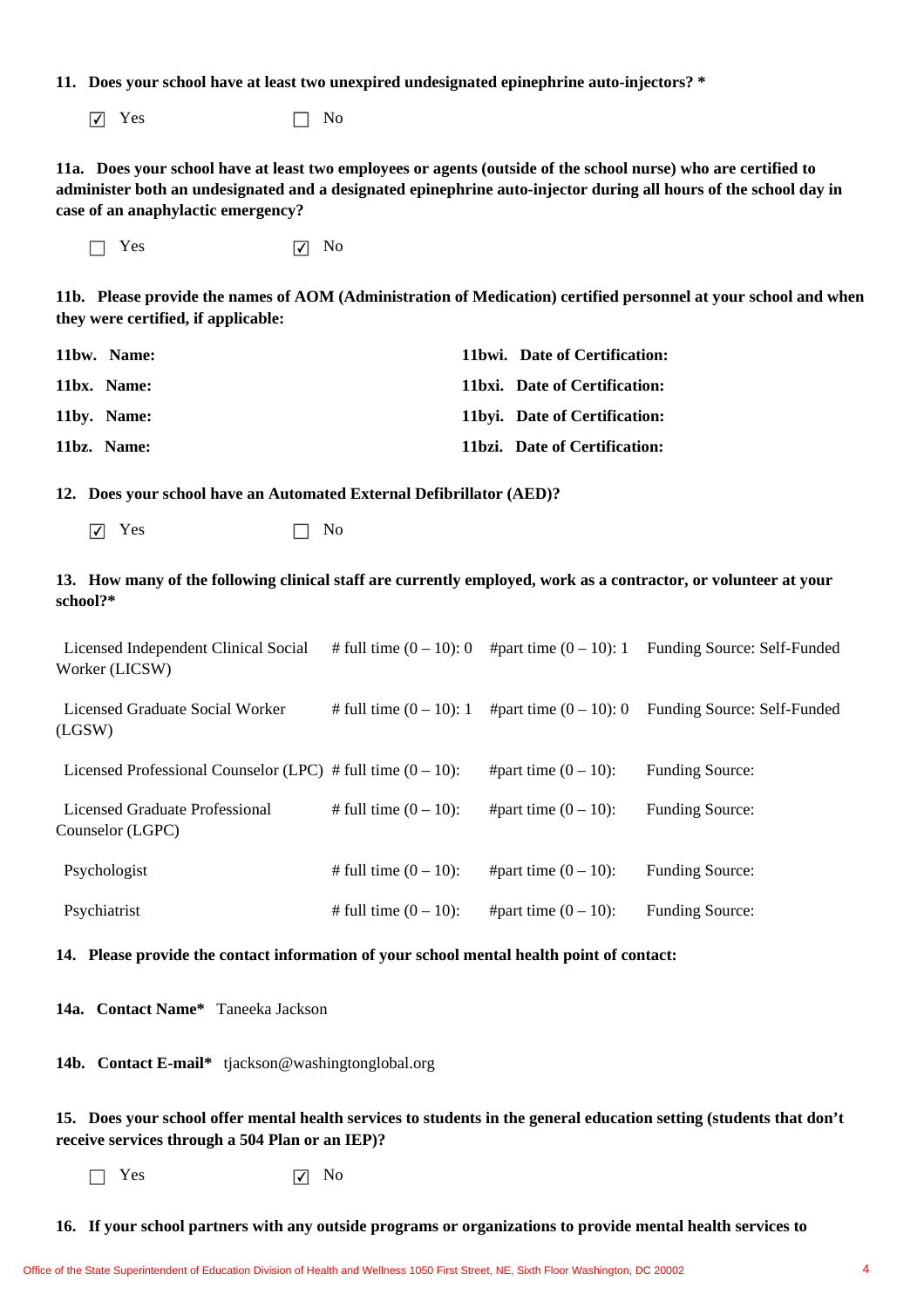**students, please specify their name below (including Community Based Organizations, Department of Behavioral Health, etc.).**

 $\Box$  Name of agency or organization:

 $\triangledown$  No current partnership(s)

**17. Parent engagement in schools is defined as parents and school staff working together to support and improve the learning, development, and health of children and adolescents. How is your school facilitating parent engagement?**

- $\Box$  PTO
- $\Box$  PTA
- **V** Wellness Committee
- □ Other:

#### **18. Does your school offer any health and wellness education for parents? Select all that apply**

- $\overline{\vee}$  Health risks related education (e.g. managing student asthma, blood pressure screenings)
- $\Box$  Mental health education (e.g. stress management, warning signs of youth suicide)
- $\Box$  Physical health education (e.g. nutrition or cooking classes, obesity prevention)
- $\Box$  Physical activity education (e.g. Zumba, yoga, parent-child exercise classes)
- Personal health education (e.g. how to talk to your child about appropriate touch, puberty, healthy relationships, sexual health resources)
- □ Other:

#### **19. What type of staff wellness initiatives does your school offer that contribute to a positive school climate?**

- $\overline{\vee}$  Opportunities for self-care during the school day (wellness rooms, lactation rooms, welcoming break rooms, etc.)
- $\Box$  Staff wellness retreats for positive self-care skills like (yoga, meditation, stress management, etc.)
- $\Box$  Trauma informed self-care training (e.g. Vicarious trauma training)
- □ Other: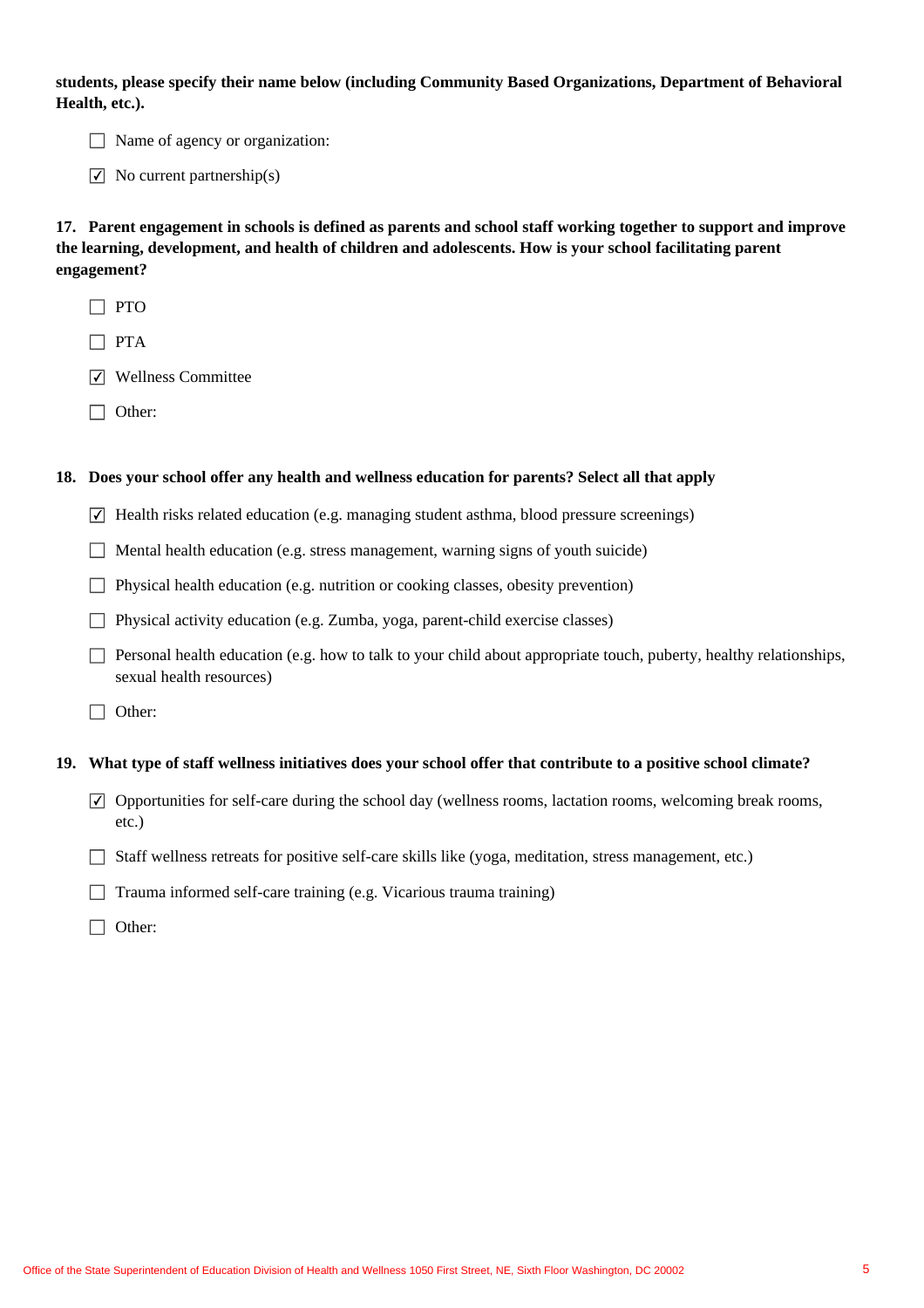# **Section 3: Health Education Instruction**

### *Recommended point of contact for this section: Health Education Teacher, Physical Education teacher*

### **Important Definitions for this Section:**

Health Education: Formal, structured health education as defined by the Centers for Disease Control and Prevention consists of any combination of planned learning experiences that provide the opportunity to acquire information and the skills students need to make quality decisions. Health education instruction of the District of Columbia Health Education Standards (DC Official Code § 38–821.01).

Health Education Minutes: This number should represent the average number of minutes per week over the course of the school year. If a student only receives health education for one semester or one quarter, please average the total weekly minutes for the whole school year. Do **NOT** include physical education instruction time in this figure. This average should only include time devoted exclusively to health education instruction that utilizes a health-specific curriculum. For this question, please indicate an average between 0 and 125 minutes of health education that your school provides per grade for every week of the school year. The Healthy Schools Act requires an average of 75 minutes of health education per week for grades K - 8 (DC Official Code § 38–824.02).

Cardiopulmonary Resuscitation Training: Public and public charter schools that serve grades 9 through 12 shall include cardiopulmonary resuscitation (CPR) instruction in at least one health class necessary for graduation. The instruction shall be nationally recognized and based on the most current evidencebased emergency cardiovascular care guidelines for resuscitation, include appropriate use of an automated external defibrillator (AED), and incorporate hands-on practice (DC Official Code § 38– 824.02).

### **20. How many teachers instruct only health education in your school? (0-10)\* 0**

*Note: Please make sure teachers reported in questions 20, 21, and 22 are not counted for more than one time.*

| 20a. Name of Health Education Instructor 1                                       | 20ai. Health Education Instructor 1 E-mail   |
|----------------------------------------------------------------------------------|----------------------------------------------|
|                                                                                  |                                              |
| 20b. Name of Health Education Instructor 1                                       | 20bi. Health Education Instructor 1 E-mail   |
| 21. How many teachers instruct only physical education in you school? $(0-10)*0$ |                                              |
| 21a. Name of Physical Education Instructor 1                                     | 21ai. Physical Education Instructor 1 E-mail |
| 21b. Name of Physical Education Instructor 2                                     | 21bi. Physical Education Instructor 2 E-mail |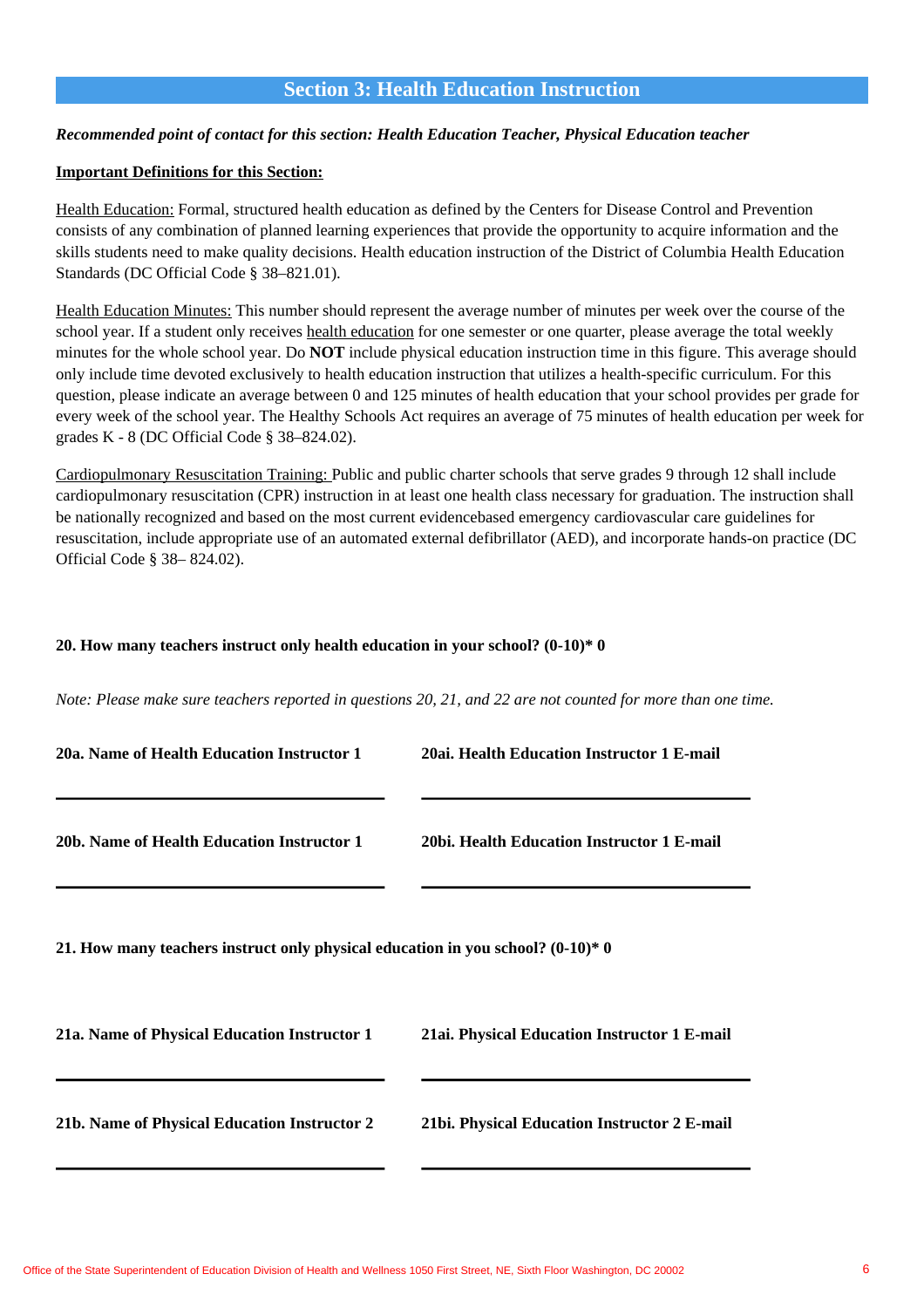### **22. How many teachers instruct both health and physical education in your school? (0-10)\* 1**

| 22a. Name of Dual Instructor 1 | 22ai. Dual Instructor 1 E-mail |
|--------------------------------|--------------------------------|
| <b>Dale Vidaurre</b>           | dvidaurre@washingtonglobal.org |
| 22b. Name of Dual Instructor 2 | 22bi. Dual Instructor 2 E-mail |

**23. If your school partners with any outside programs or organizations to satisfy the health education requirements (including nutrition, alcohol, tobacco and other drugs, sexual health, oral health, etc.), please specify their name(s) below.\***

- $\Box$  Name of agency or organization:
- $\triangledown$  No current partnership(s)

**24. For each grade span in your school, please indicate the average number of minutes per week during the regular instructional school week that students receive health education instruction:\*^**

Grades: Pre-K3 and Pre-K4 Minutes/Week:

Grades: K – 5 Minutes/Week:

90 Grades: 6 – 8 Minutes/Week:

Grades: 9 – 12 Minutes/Week:

**25. Does your school include CPR instruction to students in grades 9 through 12 prior to graduation?**

 $\Box$  Yes  $\Box$  No

**26. Do you require high school students to take 0.5 units in Health Education prior to graduation?**

 $\Box$  Yes  $\Box$  No

### **27. For the health topics listed, please specify which health education curriculum (or curricula) your school uses for instruction: Select all that apply**

*Note: Please state the curriculum's full name. If teachers in your school create their own curricula/lesson plans, please include the resources, standards, and/or websites used to create the curriculum.*

# **Grades: K – 5**

### **Mental and Emotional Health Curriculum:**

- 3Rs (Rights, Respect, and Responsibility)
- O Other:
- O None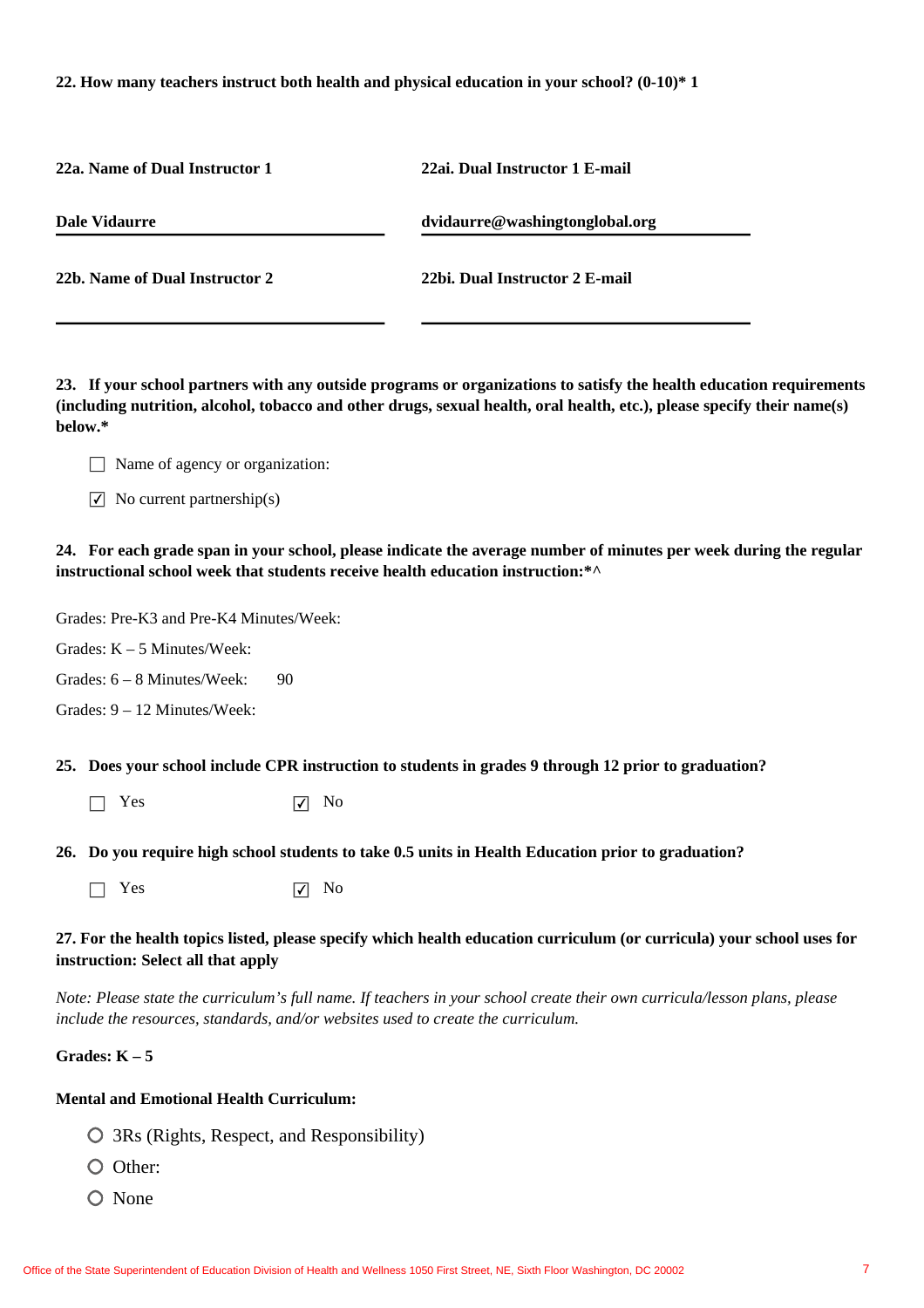# **Sexual and Personal Health Curriculum:**

- 3Rs (Rights, Respect, and Responsibility)
- O BART
- FLASH
- $\bigcirc$  Making Proud Choices
- O Be Proud! Be Responsible!
- None
- O Other:

# **Nutrition Curriculum:**

- O CATCH
- Healthy Kids
- Eat Well and Keep Moving
- Life Series
- O None
- O Other:

# **Alcohol, Tobacco and Other Drugs Curriculum:**

- Across Ages
- $\bigcirc$  Keepin' It Real
- O PALS
- Too Good for Drugs
- O Other:
- O None:

# **Grades: 6 - 8**

# **Mental and Emotional Health Curriculum:**

- 3Rs (Rights, Respect, and Responsibility)
- O Other:
- $\bigcirc$  None

# **Sexual and Personal Health Curriculum:**

- 3Rs (Rights, Respect, and Responsibility)
- O BART
- $\bigcirc$  Making Proud Choices
- FLASH
- O Be Proud! Be Responsible!
- $\circ$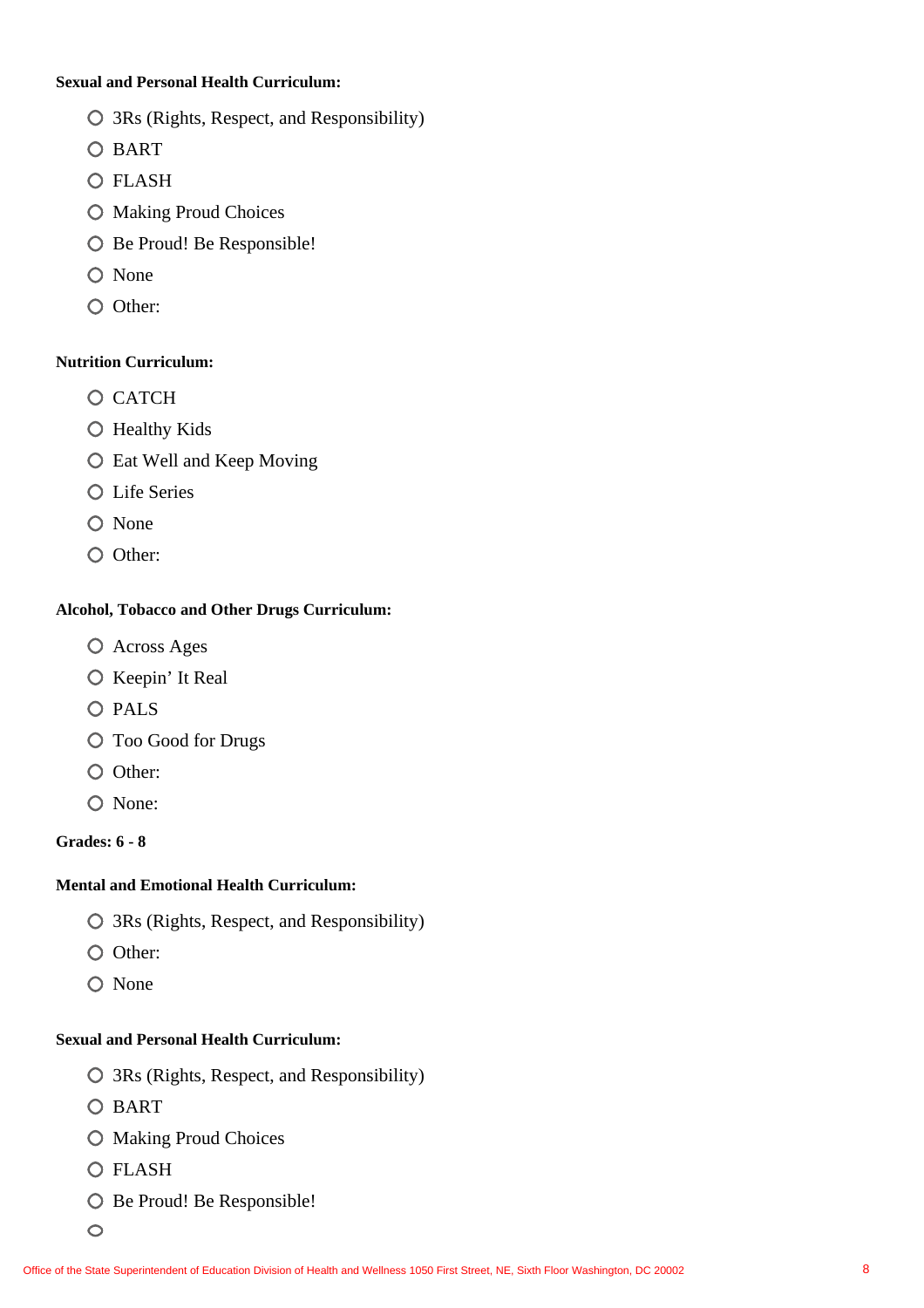- None
- Other: Too Good

# **Nutrition Curriculum:**

- O CATCH
- Healthy Kids
- Eat Well and Keep Moving
- Life Series
- O None
- O Other:

# **Alcohol, Tobacco and Other Drugs Curriculum:**

- Across Ages
- $\bigcirc$  Keepin' It Real
- O PALS
- $\bigcirc$  Too Good for Drugs
- $\odot$  Other: Too Good
- O None:

# **Grades: 9- 12**

# **Mental and Emotional Health Curriculum:**

- 3Rs (Rights, Respect, and Responsibility)
- O Other:
- O None

# **Sexual and Personal Health Curriculum:**

- 3Rs (Rights, Respect, and Responsibility)
- O BART
- $\bigcirc$  Making Proud Choices
- O FLASH
- O Be Proud! Be Responsible!
- O None
- O Other:

# **Nutrition Curriculum:**

O CATCH

 $\Rightarrow$ 

- Healthy Kids
- Eat Well and Keep Moving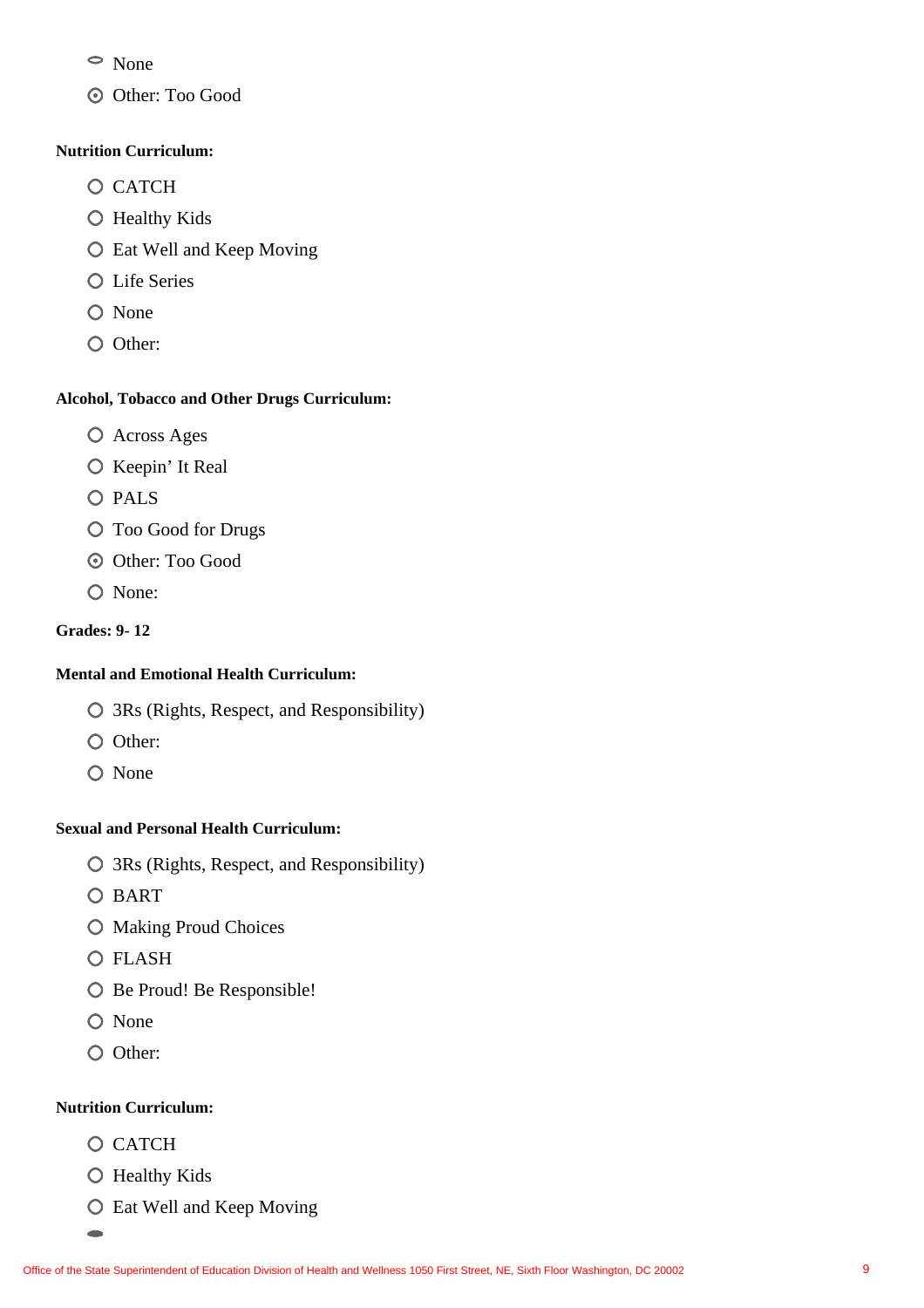- Life Series
- O None
- O Other:

# **Alcohol, Tobacco and Other Drugs Curriculum:**

- Across Ages
- $\bigcirc$  Keepin' It Real
- O PALS
- Too Good for Drugs
- O Other:
- O None: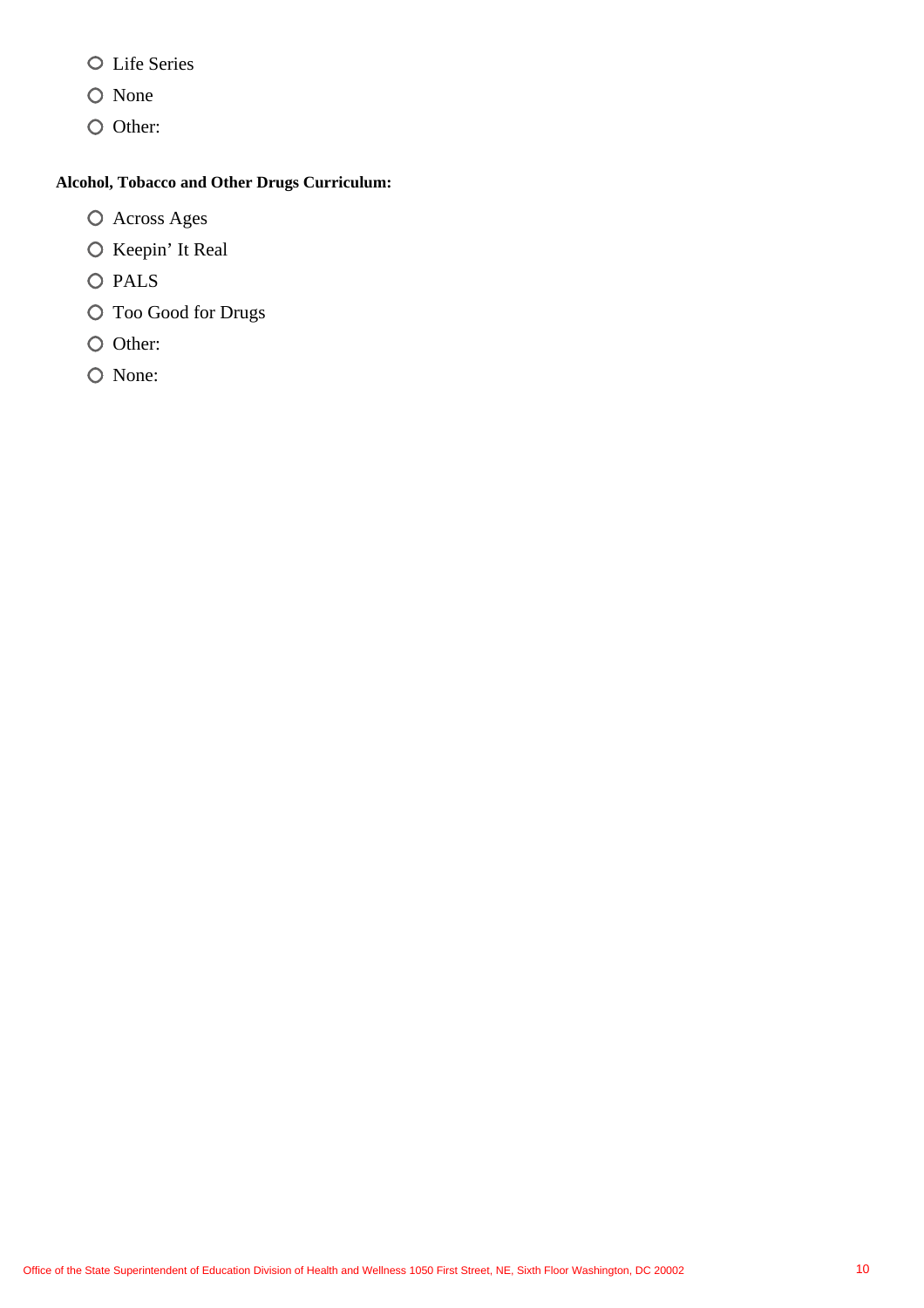# **Section 4: Physical Education Instruction**

### *Recommended point of contact for this section: Physical Education Teacher*

### **Important Definitions for this Section:**

Physical Education: Physical education (PE) is instruction based on the District of Columbia Physical Education Standards , of which at least 50% of the time is spent in moderate to vigorous physical activity (DC Official Code § 38–821.01 ). As SHAPE America explains, "physical education provides students with a planned, sequential, K through 12 standards-based program of curricula and instruction designed to develop motor skills, knowledge and behaviors for active living, physical fitness, sportsmanship, selfefficacy and emotional intelligence."

Physical Education Minutes: The Healthy Schools Act sets requirements for physical education and physical activity by grade band. For students in grades K - 5, schools shall provide an average of 90 minutes of physical education per week, with a goal to provide an average of 150 minutes per week. For students in grades  $6 - 8$ , schools shall provide an average of 135 minutes of physical education per week, with a goal to provide an average of 225 minutes per week. At least 50 percent of physical education time shall be spent-on-moderate to vigorous physical activity (movement resulting in substantially increased heart rate and breathing). (DC Official Code § 38–824.02).

Physical Activity: Physical activity means bodily movement, including walking, dancing, or gardening (DC Official Code § 38–821.01 ). Physical activity promotes normal and healthy growth and development. It can help reduce the risk of chronic disease and improve general health and overall daily function in people who do it regularly. For students in grades K-8, it shall be the goal to provide 60 minutes of physical activity per day (DC Official Code § 38–824.01 ). For students in grades Pre-K3 and Pre-K4, schools shall provide an average of 60 minutes of physical activity per day, with a goal to provide 90 minutes of physical activity per day. (DC Official Code § 38–824.02). For this question, please indicate a daily average between 0 and 135 for grades Pre-K3 and Pre-K4.

Moderate-to-Vigorous Physical Activity: Movement resulting in a substantially increased heart rate and breathing (DC Official Code § 38–821.01 ).

Moderate-to-Vigorous Physical Activity Minutes: This number should include the time that students are participating in moderate-to-vigorous physical activity. It should NOT include time devoted to administrative tasks, transitions, or breaks. The number reported in question 30 cannot exceed the number in question 28. For students in grades  $K - 8$ , at least 50 percent of physical education time shall be spent on moderate-to-vigorous physical activity (DC Official Code § 38–824.02). For this question, please indicate a weekly average between 0 and 225 for grades  $K - 5$ , and a weekly average between 0 and 300 for grades  $6 - 8$ .

Recess: Recess and Outdoor Physical Activity: Recess and outdoor physical activity is a regularly scheduled period in the school day for physical activity and play that is monitored by trained staff or volunteers. During this time, students are encouraged to be physically active and engaged with their peers in structured physical activities or activities of their choice, at all grade levels. Schools shall provide recess and outdoor physical activity for all students on a daily basis (weather and space permitting). For students in grades  $K - 8$ , it shall be the goal to provide at least one recess of at least 20 minutes per day. For students in grades Pre-K3 and Pre-K4, it schools shall be the goal to provide at least two 20 minute sessions of outdoor physical activity per day (DC Official Code § 38–824.02).

# **28. For each grade span in your school, please indicate the average number of minutes per week during the regular instructional school week that a student receives physical education instruction. This does NOT include recess or after school activities.\*^**

Grades: K – 5 Minutes/Week:

90 Grades: 6 – 8 Minutes/Week:

Grades: 9 – 12 Minutes/Week:

*Note: Please state the curriculum's full name. If teachers in your school create their own curricula/lesson plans, please include the resources, standards, and/or websites used to create the curriculum.*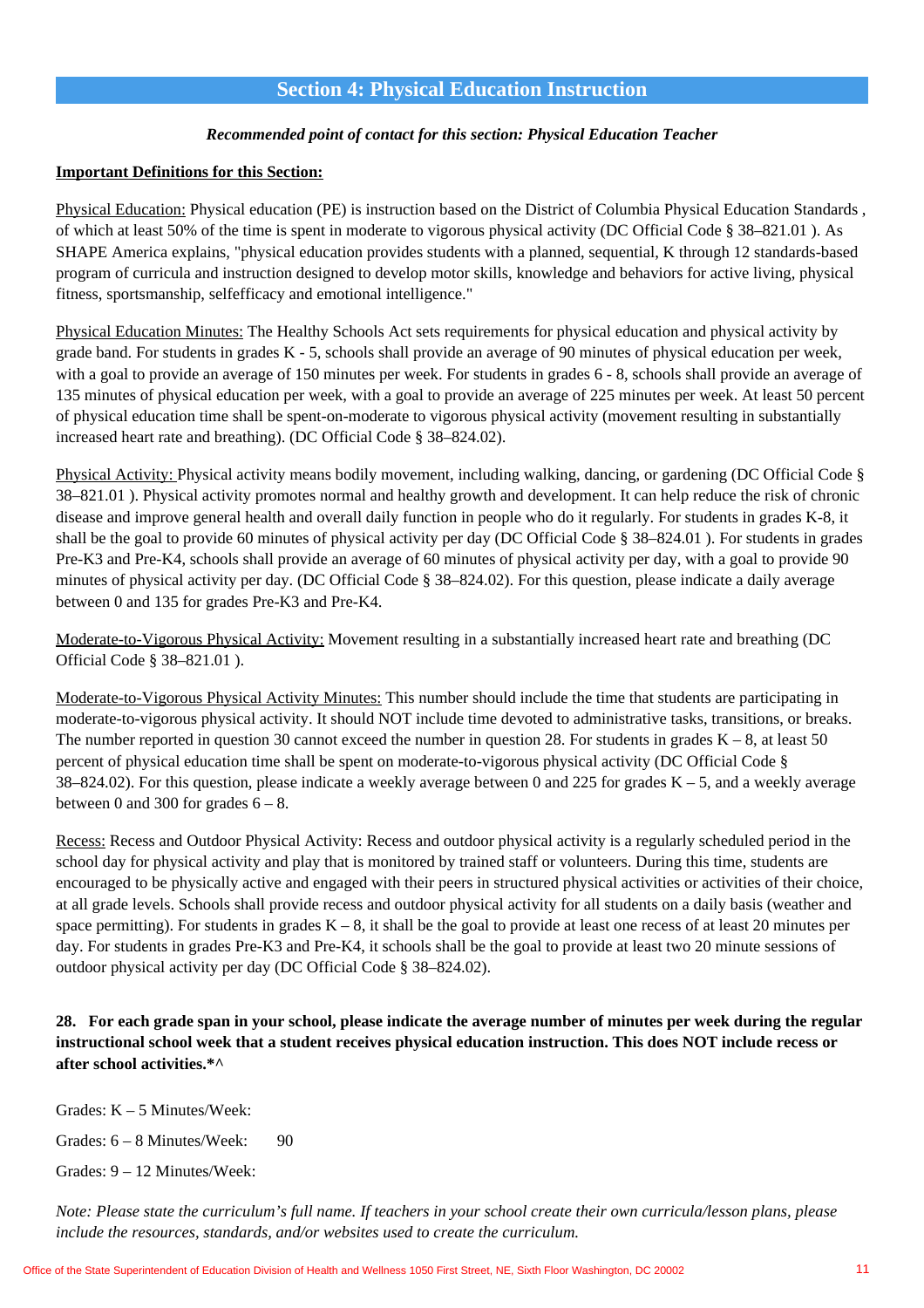### **29. Which physical education curriculum (or curricula) is your school currently using for instruction?**

Spark Grades: K – 5 Curriculum: Grades: 6 – 8 Curriculum: Grades: 9 – 12 Curriculum:

**30. For each grade span in your school, please indicate the average number of minutes per week during the regular instructional school week devoted to actual moderate-to-vigorous physical activity within the physical education course. This does NOT include recess or after school activities.\*^**

Grades: K – 5 Minutes/Week: Grades: 6 – 8 Minutes/Week:

Grade: 9 – 12 Minutes/Week:

### **31. Please indicate the average number of minutes per day of physical activity offered for pre-K3 and pre-K4 students:**

Grades Pre-K3 and Pre-K4 Minutes/Day:

#### **31a. Please indicate the number of sessions of outdoor physical activity per day:**

**31b. Please indicate the average minutes per session of outdoor physical activity per day:**

#### **32. How many minutes per day do students get recess on average?\***

60

Grades: K – 5 Minutes/Day:

15 Grades: 6 – 8 Minutes/Day:

### **33. What strategies does your school use, during or outside of regular school hours, to promote physical activity? Select all that apply**

|   | <b>Active Recess</b><br>After-School Activities<br>Bike to School                                       |        |
|---|---------------------------------------------------------------------------------------------------------|--------|
|   | Playground/field off of school campus                                                                   |        |
|   | Shared Use Agreement with organizations that provide physical activity outside of the normal school day |        |
| √ | Movement in the Classroom<br><b>Athletic Programs</b>                                                   |        |
|   | Reward for student achievement or good behavior<br>Playground/field on school campus<br>ات              |        |
|   | Gardening<br>Walk to School<br>Safe Routes to School<br>✓<br>√                                          |        |
|   | <b>Before-School Activities</b><br>Dancing or Dance Programs                                            | Other: |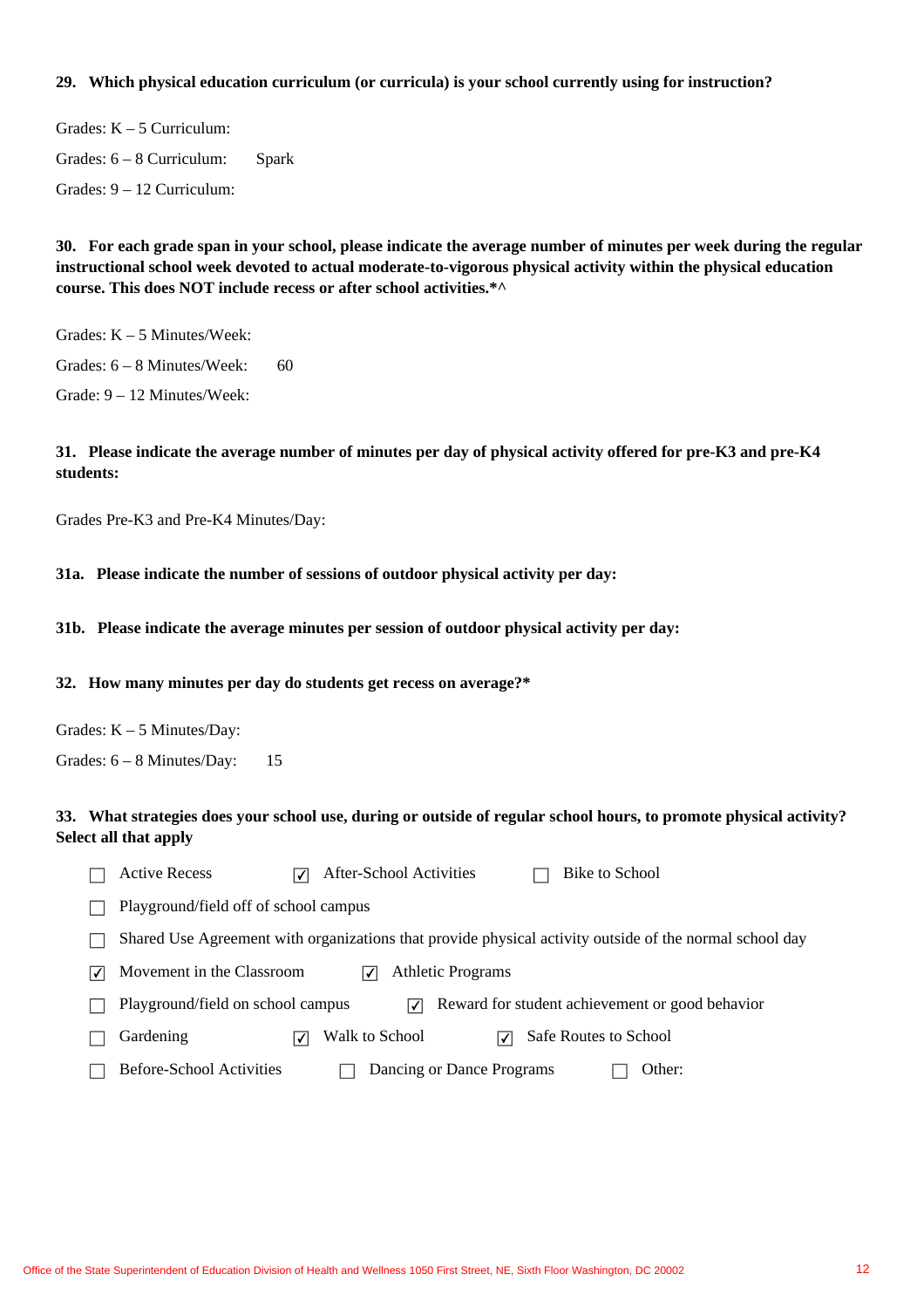# **Section 5: School Nutrition and Local Wellness Policy**

# *Recommended points of contact for this section: Food Services Director or Manager, Principal, Chair of School Wellness Council/Committee*

### **Important Definitions for this Section:**

Alternative Breakfast Serving Model: An alternative breakfast serving model is a model of serving breakfast, such as breakfast in the classroom (BIC) or breakfast on grab-and-go carts, in which breakfast is offered in one or more locations with high student traffic other than the cafeteria. With alternative breakfast serving models, breakfast is also available after the start of the school day or both before and after the start of the school day. The model must be proven to increase student participation in breakfast relative to the traditional serving model, in which breakfast is served in the cafeteria before the start of the school day. Other alternative serving models may be used but may require approval by OSSE.

#### **34. Is cold, filtered water available to students during meal times?\***

 $\nabla$  Yes  $\nabla$  No

### **35. How many vending machines are available to students?(0-10)\*** 0

#### **35a. What hours are student vending machines available? Select all that apply**

|                                           | Yes | N <sub>0</sub> |
|-------------------------------------------|-----|----------------|
| Before and/or after school                |     | ∣√             |
| During school hours                       |     | ∣√             |
| During school hours, excluding meal times |     | ∣√             |
| During school hours, only at meal times   |     | √              |

#### **35b. What items are sold from student vending machines? Select all that apply**

| 100% fruit and/or vegetable juice        | Baked chips, lower calorie and/or fat snacks |
|------------------------------------------|----------------------------------------------|
| Fresh fruits and/or non-fried vegetables | Milk and dairy products                      |
| Regular chips, pretzels and snack mixes  | Sodas and/or fruit drinks                    |
| Whole grain products<br>Water            | Other:                                       |

#### **36. If you have a school store, what are the hours of operation? Select all that apply\***

|                                           | Yes             | N <sub>0</sub> | N/A |
|-------------------------------------------|-----------------|----------------|-----|
| Before and/or after school                |                 | $ \checkmark $ |     |
| During school hours                       | $ \mathcal{V} $ |                |     |
| During school hours, excluding meal times |                 | ا∕⊦            |     |
| During school hours, only at meal times   |                 | √              |     |

#### **37. What food and/or beverages are sold in the school store? Select all that apply**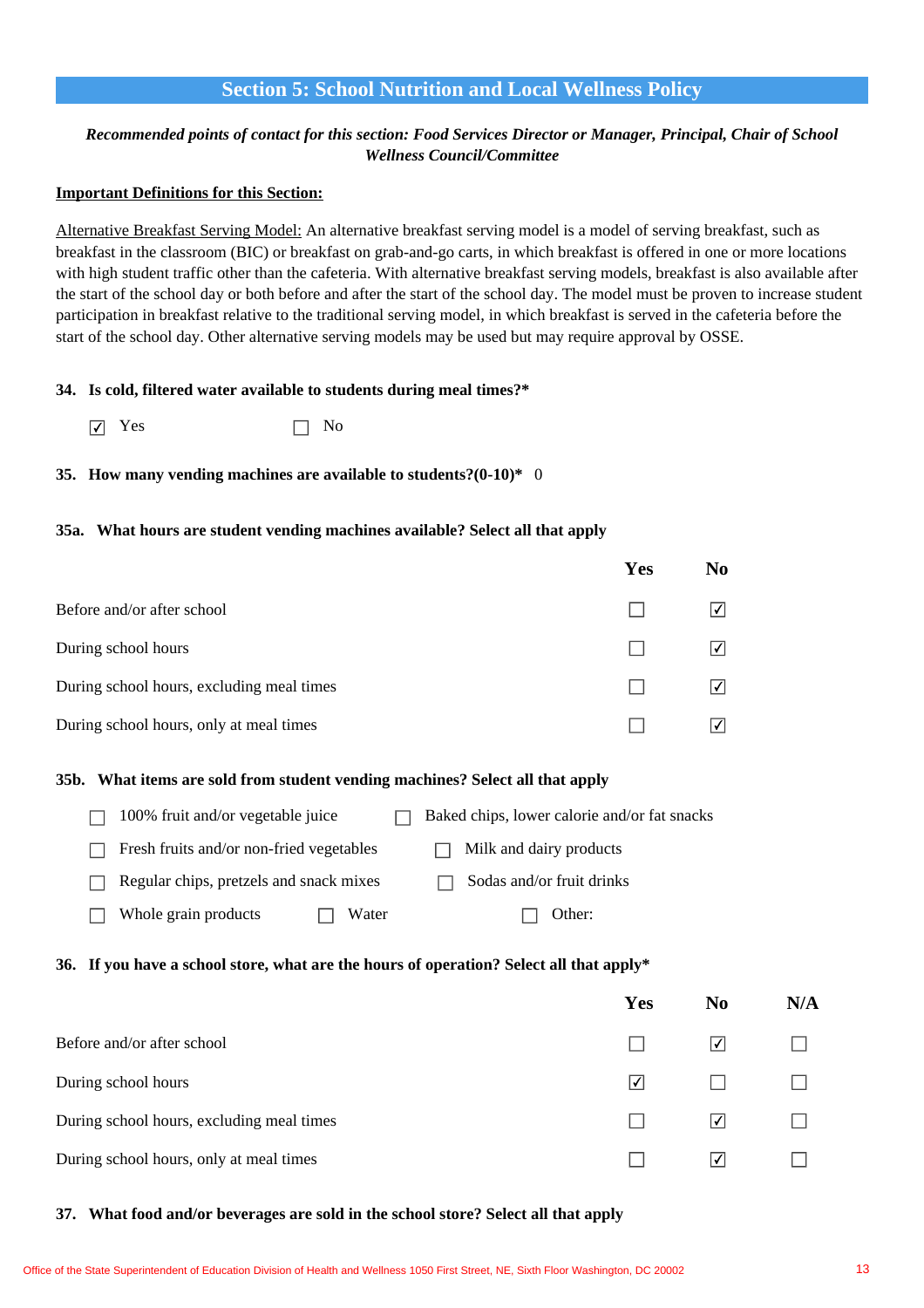|       |                                                                                  | 100% fruit and/or vegetable juice                                |                                | Baked chips, lower calorie and/or fat snacks                                                                    |  |
|-------|----------------------------------------------------------------------------------|------------------------------------------------------------------|--------------------------------|-----------------------------------------------------------------------------------------------------------------|--|
|       | Fresh fruits and/or non-fried vegetables<br>Milk and dairy products              |                                                                  |                                |                                                                                                                 |  |
|       |                                                                                  | Regular chips, pretzels and snack mixes                          |                                | Sodas and/or fruit flavored drinks                                                                              |  |
|       |                                                                                  | Whole grain products                                             | Water                          | Other:                                                                                                          |  |
|       | 38. Does your school serve breakfast via an alternative serving model?           |                                                                  |                                |                                                                                                                 |  |
|       |                                                                                  | Yes                                                              | No<br>$\overline{\mathcal{M}}$ |                                                                                                                 |  |
|       |                                                                                  | 38a. If yes, select all alternative serving models in operation: |                                |                                                                                                                 |  |
|       |                                                                                  | Breakfast in the Classroom (BIC)                                 |                                |                                                                                                                 |  |
|       |                                                                                  | Grab n Go                                                        |                                |                                                                                                                 |  |
|       |                                                                                  | <b>Second Chance Breakfast</b>                                   |                                |                                                                                                                 |  |
|       |                                                                                  | Other                                                            |                                |                                                                                                                 |  |
|       | 39. Does your school have a wellness committee, school health council, or team?* |                                                                  |                                |                                                                                                                 |  |
|       | $\overline{v}$                                                                   | Yes                                                              | No                             |                                                                                                                 |  |
| team. |                                                                                  |                                                                  |                                | 39a. Please provide the contact information of two members of the wellness committee, school health council, or |  |
|       | 39b. Contact Name*<br>39bi. Contact E-mail*                                      |                                                                  |                                |                                                                                                                 |  |
|       | Diana Gabriel<br>dgabriel@washingtonglobal.org                                   |                                                                  |                                |                                                                                                                 |  |
|       |                                                                                  | 39c. Contact Name*                                               |                                | 39ci. Contact E-mail*                                                                                           |  |
|       | <b>Lynell Gray</b><br>lgray@washingtonglobal.org                                 |                                                                  |                                |                                                                                                                 |  |
|       |                                                                                  |                                                                  |                                |                                                                                                                 |  |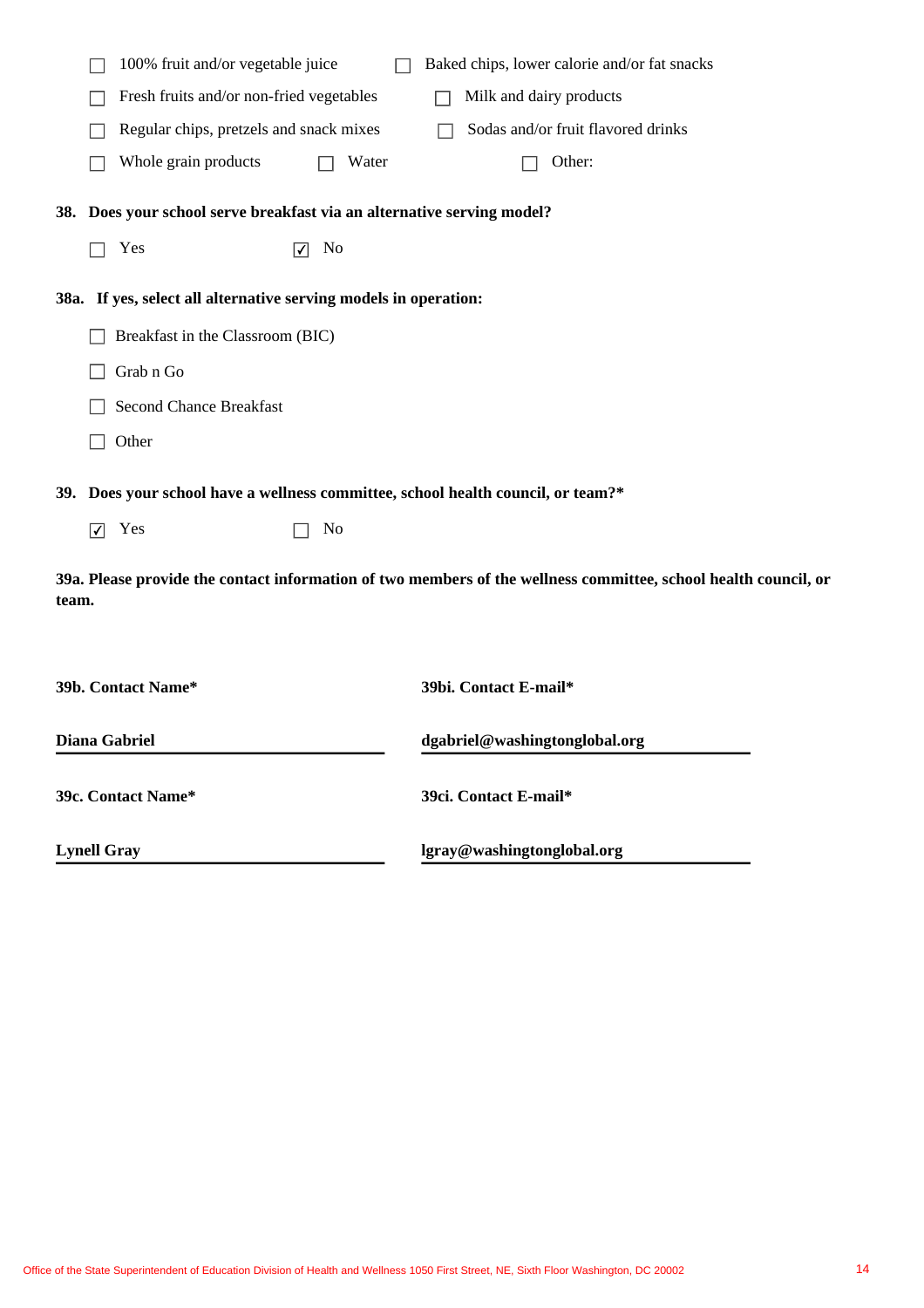# **Section 6: Distributing Information**

### *Recommended point of contact for this section: Principal, Business Manager, Director of Operations*

#### **Important Definitions for this Section:**

Sustainable Agriculture: An integrated system of plant and animal production practices having a sitespecific application that will, over the long-term: (a) Satisfy human food and fiber needs; (b) Enhance environmental quality and the natural resources base upon which the agriculture economy depends; (c) Make the most efficient use of nonrenewable resources and on-farm resources and integrate, where appropriate, natural biological cycles and controls; (d) Sustain the economic viability of farm operations and (e) Enhance the quality of life for farmers and society as a whole.

Vegetarian Food Option: Food or beverages that are: (a) free of meat, poultry, and seafood; and/or (b) utilize a meat alternative recognized by the United States Department of Agriculture as a meat alternate free of meat, poultry, and seafood for the purposes of the National School Lunch Program. Schools shall have a vegetarian food optional available for students as a main course for breakfasts and lunches. Schools shall clearly label vegetarian food options and rotate the main course vegetarian food option to avoid repetition (DC Official Code § 38–822.01).

### **40. How and to whom are following items distributed at your school? Select all that apply**

### **LEA's Local Wellness Policy**

| ✓              | School Website                               |                | School Cafeteria or Eating Areas                   |
|----------------|----------------------------------------------|----------------|----------------------------------------------------|
| √              | To foodservice staff                         |                | To students                                        |
| √              | School Main Office                           |                | To parent/teacher organization                     |
| √              | To administrators                            |                | This information is not available for distribution |
|                | School does not have a Local Wellness Policy |                | Other:                                             |
|                | <b>School Menu for Breakfast and Lunch</b>   |                |                                                    |
| $ \checkmark $ | School Website                               | ∣✓∣            | School Cafeteria or Eating Areas                   |
| ∨              | To foodservice staff                         | $ \checkmark $ | To students                                        |
|                | School Main Office                           |                | To parent/teacher organization                     |
|                | To administrators                            |                | This information is not available for distribution |
|                | School does not have a Local Wellness Policy |                | Other:                                             |
|                | <b>Nutritional Content of Each Menu Item</b> |                |                                                    |
| √              | School Website                               |                | School Cafeteria or Eating Areas                   |
|                | To foodservice staff                         |                | To students                                        |
| ∨              | School Main Office                           |                | To parent/teacher organization                     |
| ∨              | To administrators                            |                | This information is not available for distribution |
|                | School does not have a Local Wellness Policy |                | Other:                                             |
|                | <b>Ingredients of Each Menu Item</b>         |                |                                                    |
|                | School Website                               |                | School Cafeteria or Eating Areas                   |
|                | To foodservice staff                         |                | To students                                        |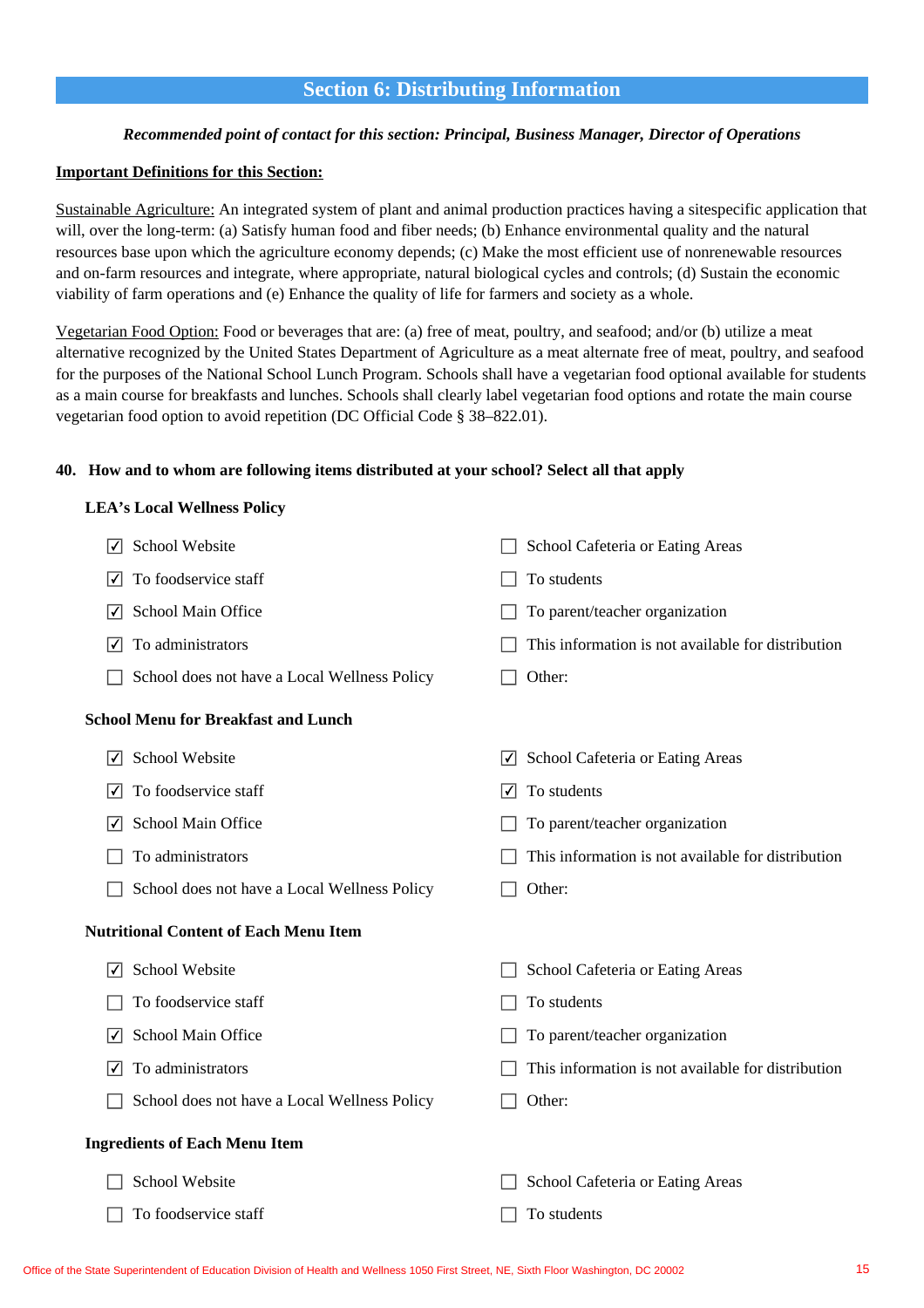|                                                                                                                                                | School Main Office                                                                                       |  | To parent/teacher organization                     |  |  |
|------------------------------------------------------------------------------------------------------------------------------------------------|----------------------------------------------------------------------------------------------------------|--|----------------------------------------------------|--|--|
|                                                                                                                                                | To administrators                                                                                        |  | This information is not available for distribution |  |  |
|                                                                                                                                                | School does not have a Local Wellness Policy                                                             |  | Other:                                             |  |  |
| Information on where fruits and vegetables served in school are grown and whether growers are engaged in<br>sustainable agriculture^ practices |                                                                                                          |  |                                                    |  |  |
|                                                                                                                                                | School Website                                                                                           |  | School Cafeteria or Eating Areas                   |  |  |
| $ \mathcal{V} $                                                                                                                                | To foodservice staff                                                                                     |  | To students                                        |  |  |
|                                                                                                                                                | School Main Office                                                                                       |  | To parent/teacher organization                     |  |  |
|                                                                                                                                                | To administrators                                                                                        |  | This information is not available for distribution |  |  |
|                                                                                                                                                | School does not have a Local Wellness Policy                                                             |  | Other:                                             |  |  |
|                                                                                                                                                | 41. Are students and parents informed about the availability of vegetarian food options at your school?* |  |                                                    |  |  |
| $\overline{\blacktriangledown}$                                                                                                                | Yes<br>N <sub>o</sub>                                                                                    |  | Vegetarian food options are not available          |  |  |
| 41a. How are vegetarian food options made available to students at your school? Select all that apply                                          |                                                                                                          |  |                                                    |  |  |
|                                                                                                                                                | Veg Food Options are available at Breakfast<br>☑                                                         |  | Veg Food Options are available at Lunch            |  |  |
|                                                                                                                                                | Veg Food Options Are Rotated Daily to Avoid Repetition                                                   |  |                                                    |  |  |
|                                                                                                                                                | Veg Food Options Are Clearly Labeled or Identified                                                       |  | Veg Food Options Are Not Available                 |  |  |
|                                                                                                                                                | Other:                                                                                                   |  |                                                    |  |  |
| 42. Are students and parents informed about the availability of milk alternatives, such as soy milk, rice milk,                                |                                                                                                          |  |                                                    |  |  |

- **lactose free milk, etc., at your school?\***
	- $\Box$  Yes  $\Box$  No  $\Box$  Milk alternatives are not available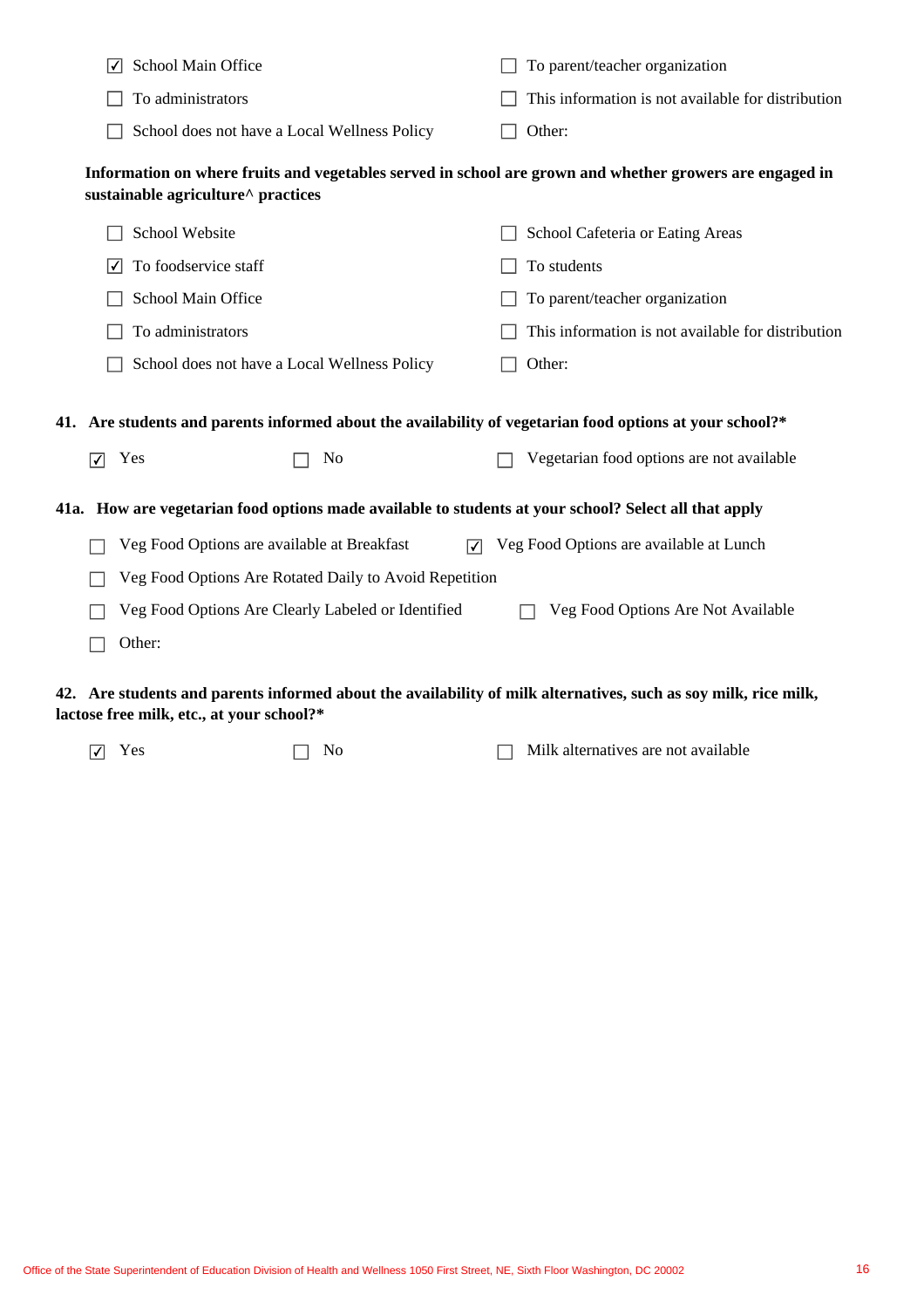# **Section 7: Environment**

#### *Recommended point of contact for this section: Principal, Lead Science Teacher*

Data from the School Health Profile will be used to complete the Environmental Literacy Indicator Tool, a biennial survey used to determine progress on environmental literacy goals in the Chesapeake Bay Watershed Agreement. In the future, compiled results will be available on the chesapeakebayprogress.com website.

#### **Important Definitions for this Section:**

School Gardens: outdoor spaces that engage students through hands-on lessons that enhance learning.

Meaningful Watershed Educational Experience (MWEE's): Provide students with a better understanding of the natural environment by connecting classroom learning with outdoor field investigations. MWEE's encourage students to define an environmental issue, investigate the issue by collecting data through outdoor field experiences, take action to address the environmental issue at the personal or societal level, and then analyze and evaluate the results of the investigation to communicate findings to an audience. More information about MWEE's can be found at [http://www.chesapeakebay.net/publications/title/meaningful\\_watershed\\_educational\\_experience](http://www.chesapeakebay.net/publications/title/meaningful_watershed_educational_experience).

#### **43. Does your school currently have a School Garden?\*^**

| $\Box$ Yes | $\nabla$ No |
|------------|-------------|
|            |             |

- **43a. Name of Garden Contact\***
- **43b. Garden Contact E-mail\***

#### **44. Did any of your classes or student groups attend a farm field trip this year?\***

 $\Box$  Yes  $\Box$  No

#### **44a. How many students attended a farm field trip?**

# **44b. What farm(s) did the students visit? Select all that apply. 45. Does your school offer an Environmental Science Class?\***  $\Box$  Alice Ferguson Foundation's Hard Bargain Farm (MD)  $\Box$  Pierce Mill (DC)  $\Box$  Arcadia Center for Sustainable Food and Agriculture (VA)  $\Box$  Calleva Farm (MD)  $\Box$  City Blossoms Community Green Spaces (DC)  $\Box$  Common Good City Farm (DC)  $\Box$  DC Urban Greens' Fort Stanton Farm (DC)  $\Box$  Red Wiggler Farm (MD)  $\Box$  Rocklands Farm (MD)  $\Box$  Washington Youth Garden (DC)  $\Box$  Other:  $\boxed{\triangledown}$  Yes  $\boxed{\square}$  No

- **45a. How many students are enrolled in this course in the 2019-20 school year?** 65
- **46. Name of Lead Science Teacher/Environmental Literacy Instructor\*** Meghan Thomas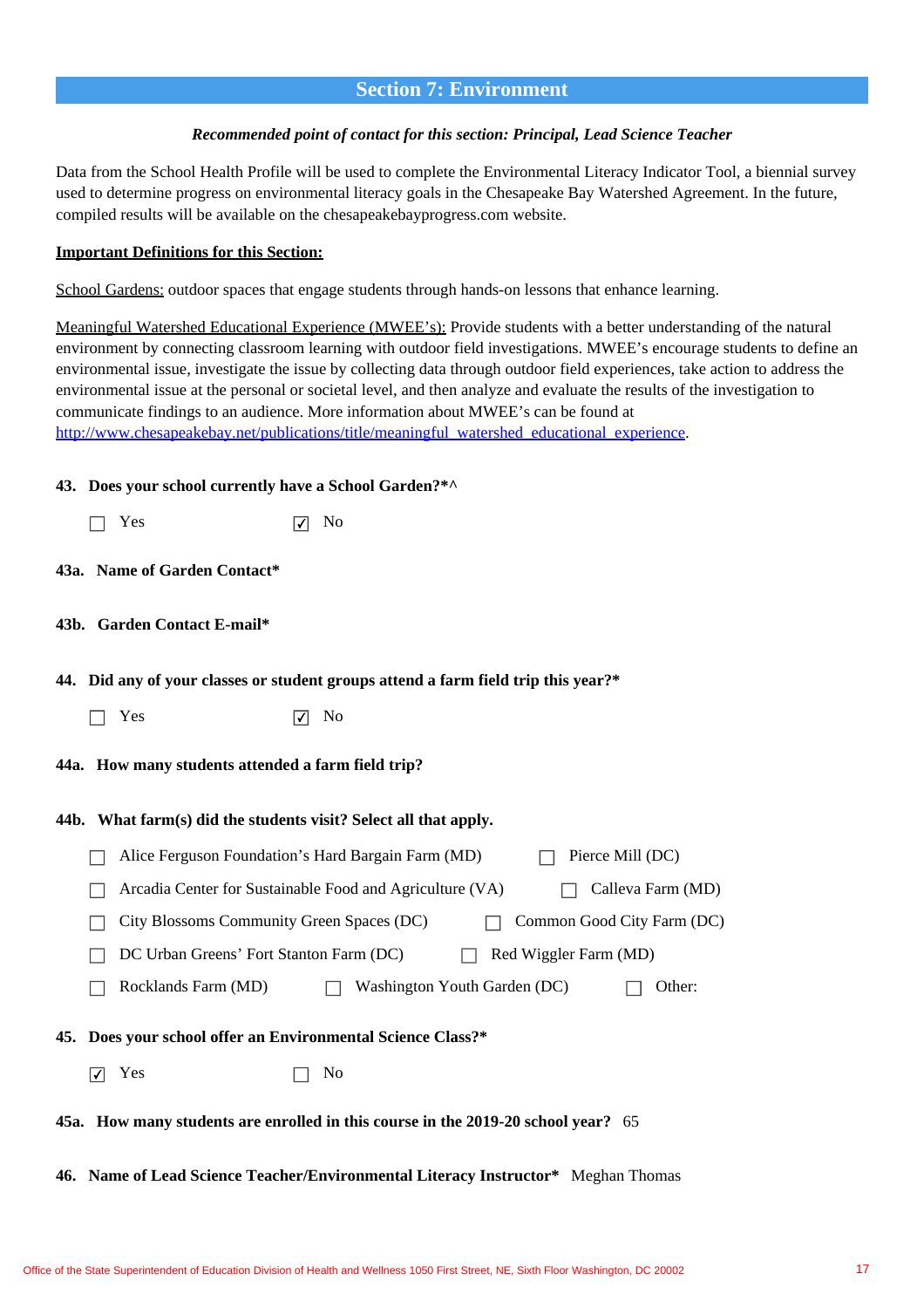**46a. Lead Science Teacher/Environmental Literacy Instructor E-mail\*** mthomas@washingtonglobal.org

**47. Please select the environmental literacy topics currently addressed in your school. For each selection, indicate the course in which the topic is taught and the curriculum (or curricula) that your school is currently using for instruction:**

*Note: Please state the curriculum's full name. If teachers in your school create their own curricula/lesson plans, please include the resources, standards, and/or websites used to create the curriculum.*

| Grades: $K - 5$                                                                                            | No curriculum is<br>used |
|------------------------------------------------------------------------------------------------------------|--------------------------|
| Air (e.g., quality, climate change)<br>Course:                                                             |                          |
| Curriculum:                                                                                                |                          |
| Water (e.g., stormwater, rivers, aquatic wildlife)<br>Course:                                              | $\Box$                   |
| Curriculum:                                                                                                |                          |
| Land (e.g., plants, soil, urban planning, terrestrial wildlife)<br>Course:<br>Curriculum:                  | $\mathcal{A}$            |
| Resource Conservation (e.g., energy, waste, recycling)<br>Course:<br>Curriculum:                           |                          |
| Health (e.g., nutrition, gardens, food)                                                                    | П                        |
| Course:<br>Curriculum:                                                                                     |                          |
|                                                                                                            |                          |
| Other<br>Course:                                                                                           |                          |
| Curriculum:                                                                                                |                          |
| Grades: $6-8$                                                                                              | No curriculum is<br>used |
| Air (e.g., quality, climate change)                                                                        |                          |
| Course: Science                                                                                            |                          |
| Curriculum: Haughtoln-mifflin                                                                              |                          |
| Water (e.g., stormwater, rivers, aquatic wildlife)                                                         | $\Box$                   |
| Course: Secience                                                                                           |                          |
| Curriculum: Haughtoln-mifflin                                                                              |                          |
| Land (e.g., plants, soil, urban planning, terrestrial wildlife)<br>Course: Science                         |                          |
| Curriculum: Haughtoln-mifflin                                                                              |                          |
| Resource Conservation (e.g., energy, waste, recycling)<br>Course: science<br>Curriculum: Haughtoln-mifflin |                          |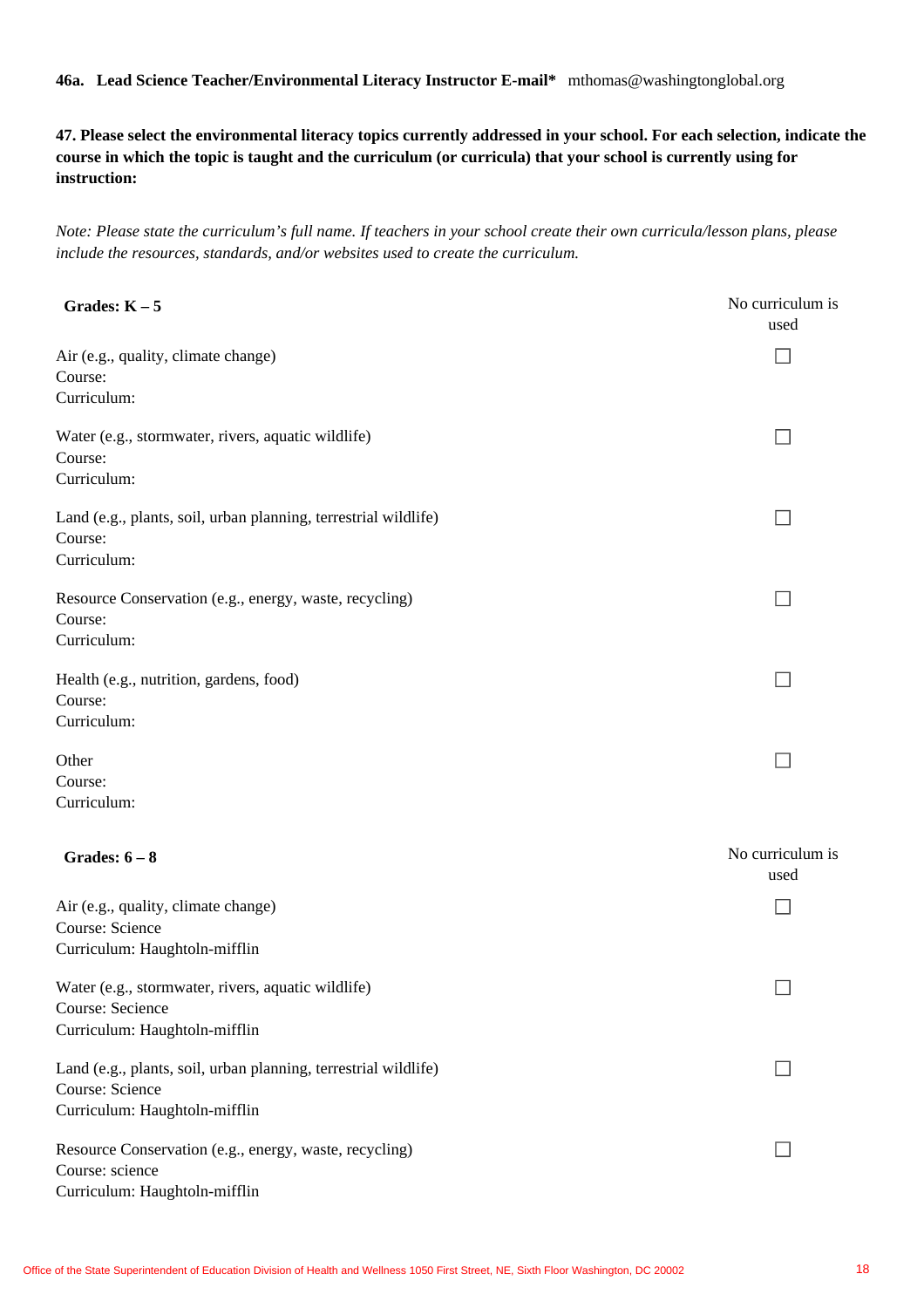Health (e.g., nutrition, gardens, food) Course: Health Curriculum: Too Good

Other Course: Curriculum:

| Grades: $9-12$                                                  | No curriculum is<br>used |
|-----------------------------------------------------------------|--------------------------|
| Air (e.g., quality, climate change)                             |                          |
| Course:<br>Curriculum:                                          |                          |
| Water (e.g., stormwater, rivers, aquatic wildlife)<br>Course:   |                          |
| Curriculum:                                                     |                          |
| Land (e.g., plants, soil, urban planning, terrestrial wildlife) |                          |
| Course:<br>Curriculum:                                          |                          |
| Resource Conservation (e.g., energy, waste, recycling)          |                          |
| Course:<br>Curriculum:                                          |                          |
| Health (e.g., nutrition, gardens, food)                         |                          |
| Course:                                                         |                          |
| Curriculum:                                                     |                          |
| Other                                                           |                          |
| Course:                                                         |                          |

Curriculum:

### **. Which of the following groups in your school participated in environmental education (EE) learning experiences provided by outside organizations or agencies?**

### **48. Teachers of Grades K – 5**

 $\Box$  Yes  $\Box$  No

### **48a. Who was the provider?**

- $\Box$  Informal EE organization (e.g., Anacostia Watershed Society)
- $\Box$  Higher Education (e.g., University of the District of Columbia)
- □ Local Education Agency (e.g., DC Public Schools)
- State Education Agency (OSSE)
- $\Box$  Other District Agency (e.g., DC Department of Energy & Environment)
- Federal Program (e.g., Smithsonian Institution)

# $\Box$  Other, please list:

 $\Box$ 

 $\boxed{\blacktriangledown}$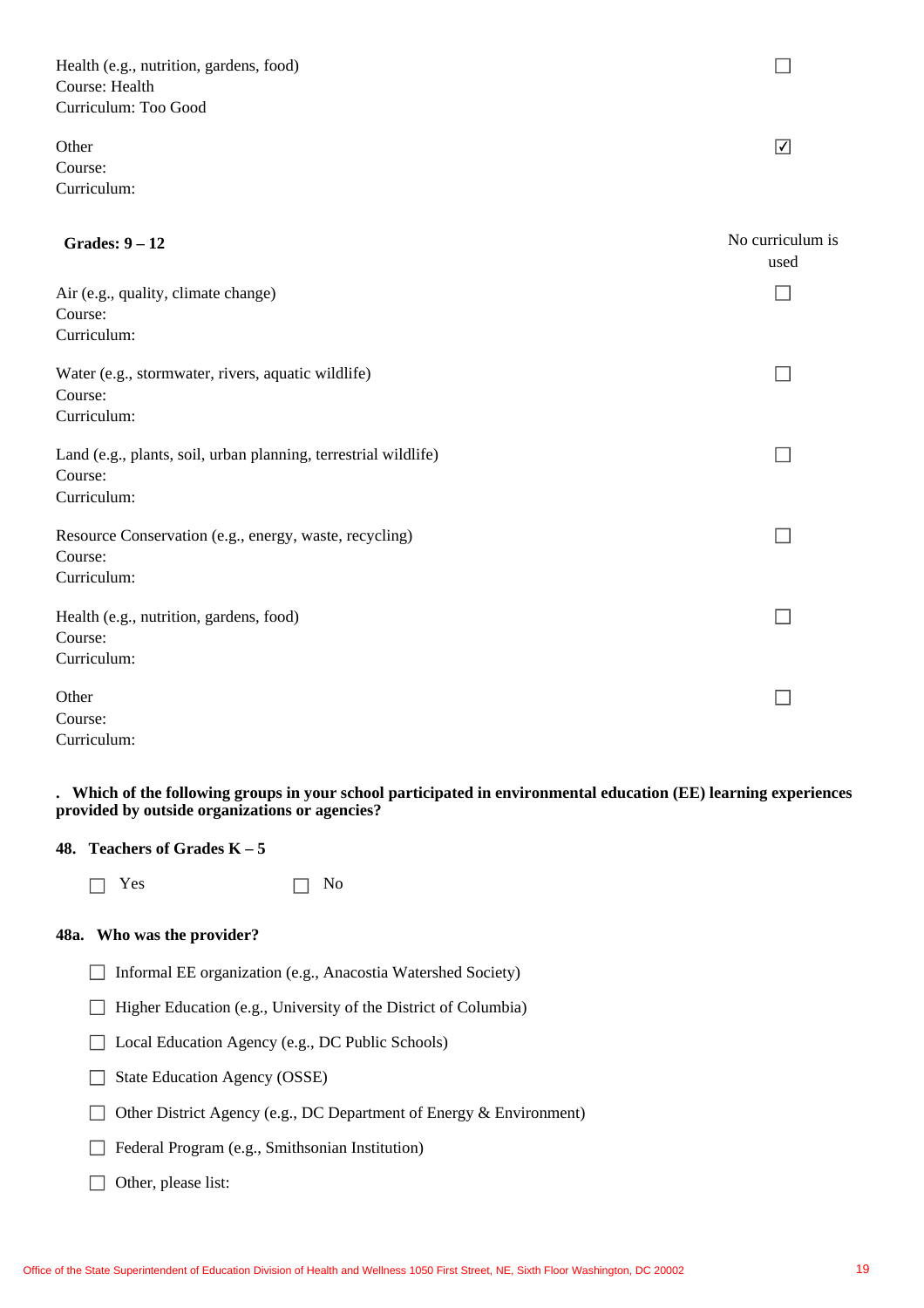#### **49. Teachers of Grades 6 – 8**

**49a. Who was the provider? 50. Teachers of Grades 9 – 12 50a. Who was the provider? 51. Administrators 51a. Who was the provider?**  $\Box$  Yes  $\Box$  No  $\Box$  Yes  $\Box$  No  $\Box$  Yes  $\Box$  No  $\Box$  Informal EE organization (e.g., Anacostia Watershed Society)  $\Box$  Higher Education (e.g., University of the District of Columbia) □ Local Education Agency (e.g., DC Public Schools)  $\Box$  State Education Agency (OSSE) □ Other District Agency (e.g., DC Department of Energy & Environment) Federal Program (e.g., Smithsonian Institution)  $\Box$  Other, please list:  $\Box$  Informal EE organization (e.g., Anacostia Watershed Society)  $\Box$  Higher Education (e.g., University of the District of Columbia) □ Local Education Agency (e.g., DC Public Schools)  $\Box$  State Education Agency (OSSE)  $\Box$  Other District Agency (e.g., DC Department of Energy & Environment) Federal Program (e.g., Smithsonian Institution) □ Other, please list: □ Informal EE organization (e.g., Anacostia Watershed Society)  $\Box$  Higher Education (e.g., University of the District of Columbia) □ Local Education Agency (e.g., DC Public Schools)  $\Box$  State Education Agency (OSSE)  $\Box$  Other District Agency (e.g., DC Department of Energy & Environment) Federal Program (e.g., Smithsonian Institution)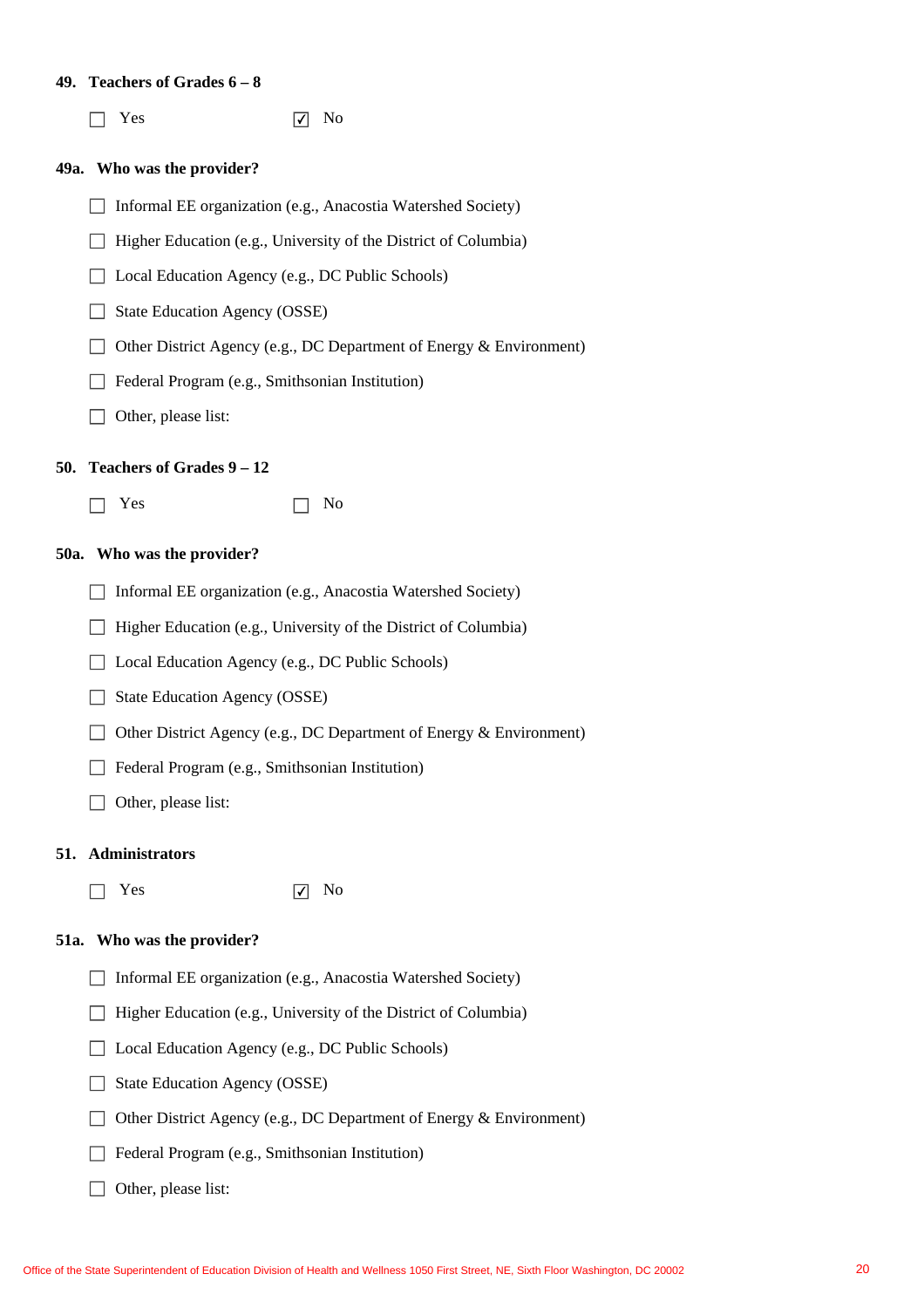# **52. For each grade at your school, please indicate the level of participation in Meaningful Watershed Educational Experiences (MWEE) ^.**

|  | Grades: $K - 5$                                                                                                                                        |
|--|--------------------------------------------------------------------------------------------------------------------------------------------------------|
|  | A system wide Meaningful Watershed Educational Experience is in place. Please describe (i.e., grade, description<br>of unit, partnerships, etc.):      |
|  | Some classes participated in a Meaningful Watershed Educational Experience. Please describe (i.e., grade,<br>description of unit, partnerships, etc.): |
|  | No evidence that students in this grade participated in a Meaningful Watershed Educational Experience.                                                 |
|  | Grades: $6-8$                                                                                                                                          |
|  | A system wide Meaningful Watershed Educational Experience is in place. Please describe (i.e., grade, description<br>of unit, partnerships, etc.):      |
|  | Some classes participated in a Meaningful Watershed Educational Experience. Please describe (i.e., grade,<br>description of unit, partnerships, etc.): |
|  | No evidence that students in this grade participated in a Meaningful Watershed Educational Experience.                                                 |
|  | <b>Grades: 9 - 12</b>                                                                                                                                  |
|  | A system wide Meaningful Watershed Educational Experience is in place. Please describe (i.e., grade, description<br>of unit, partnerships, etc.):      |
|  | Some classes participated in a Meaningful Watershed Educational Experience. Please describe (i.e., grade,<br>description of unit, partnerships, etc.): |
|  | No evidence that students in this grade participated in a Meaningful Watershed Educational Experience.                                                 |
|  | 53. What practices is your LEA implementing related to sustainable, green schools? Select all that apply                                               |
|  | School-wide Recycling Program                                                                                                                          |
|  | $\Box$ Lead testing of water                                                                                                                           |
|  | <b>On-site Composting</b>                                                                                                                              |
|  | LEED Certification Type: □ Silver □ Gold □ Platinum                                                                                                    |
|  | Project Learning Tree Green Schools                                                                                                                    |
|  | National Wildlife Federation Eco-Schools                                                                                                               |
|  | Environmentally-friendly cleaning products                                                                                                             |
|  | Landscaping with native plants                                                                                                                         |
|  | Stormwater reduction efforts (i.e., rain barrels, cisterns, rain gardens)                                                                              |
|  | Sprint to Savings/Green Schools Energy Challenge                                                                                                       |
|  | Other                                                                                                                                                  |
|  | 54. What type of recycling hauling services does your school receive? Select all that apply                                                            |

 $\Box$  Cardboard only